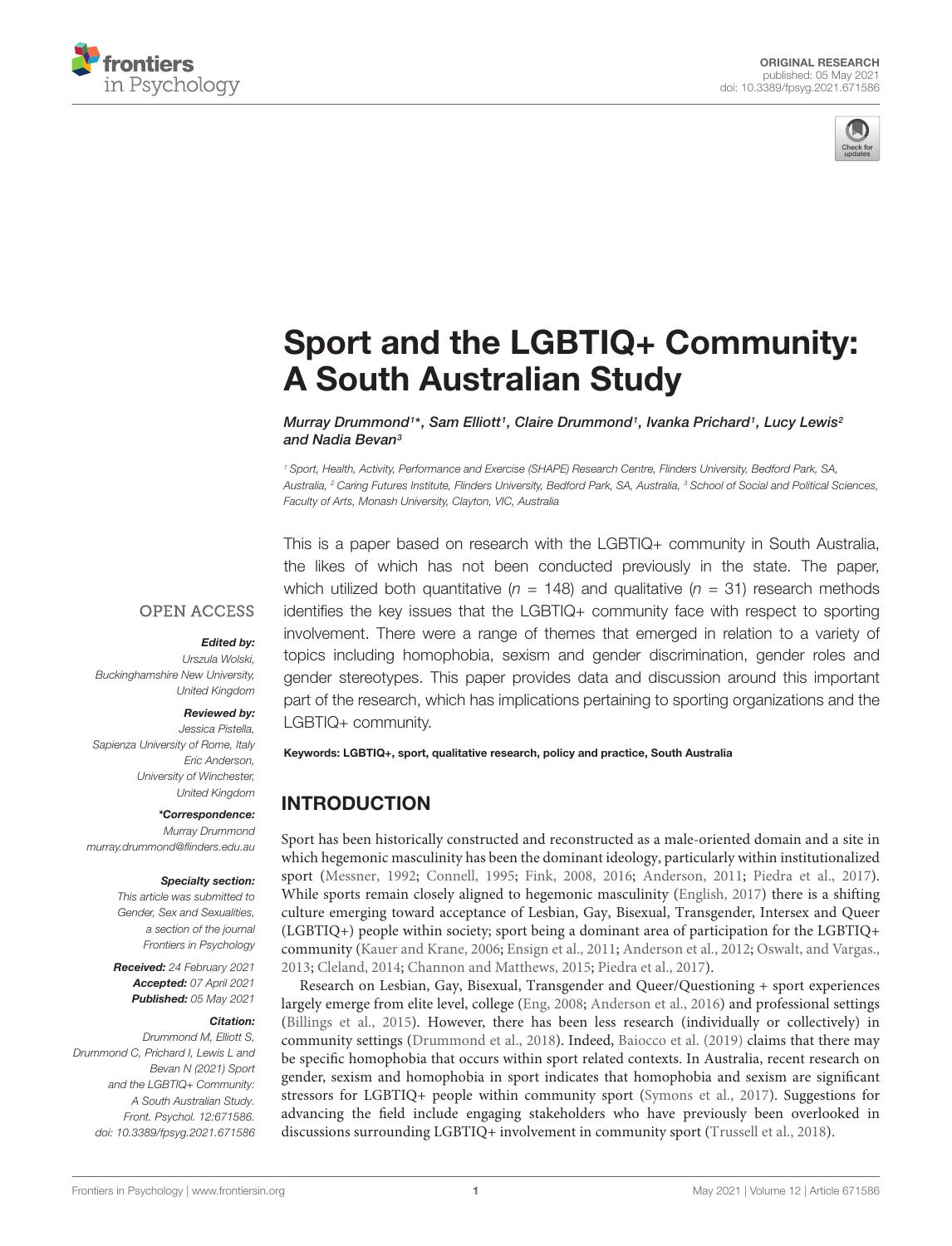Anderson, has undertaken extensive research in gay men in sport (many articles current and dating back to 2002). He has also published research related to lesbians in sport (see [Anderson](#page-13-6) [and Bullingham,](#page-13-6) [2015\)](#page-13-6). According to [Anderson and McCormack](#page-13-7) [\(2016\)](#page-13-7), p.2) homohysteria is defined as the fear of being socially perceived as gay. Additionally, [Piedra et al.](#page-14-4) [\(2017\)](#page-14-4) defines the concept of homohysteria as:

Engaging in actions intended to distance oneself from the suspicion of being gay, Anderson notes that among men, homohysteria is typically manifested by fleeing from feminized behavior, including physical contact with other men or showing signs of affection and emotion, while also maintaining homophobic discourse. Homohysteria helps to explain how gendered patterns of behavior—both within and outside of sport settings—play out in relation to shifting levels of societal homophobia, particularly highlighting how homophobia can affect the behavior of individuals who may not necessarily be homophobic themselves (P. 1019).

[Anderson et al.](#page-13-3) [\(2016\)](#page-13-3) state that the incidence of homohysteria and homophobia can decrease over time in society. However, this needs to be led by social, cultural and legislative processes [\(Piedra et al.,](#page-14-4) [2017\)](#page-14-4), especially as homohysteria can be part of organizational or institutional culture, such as sport [\(Anderson and Bullingham,](#page-13-6) [2015\)](#page-13-6). Indeed, findings from various international studies in lesbian, gay and bisexual people in sport show that there are still prevalent issues of homophobia, homohysteria, discrimination, abuse, bullying, othering, stigmatizing and silencing against LGBTIQ+ players, parents, coaches and the wider LGBTIQ+ community in sporting environments [\(Mattey et al.,](#page-14-14) [2014;](#page-14-14) [Denison and Kitchen,](#page-14-15) [2015;](#page-14-15) [Lee and Cunningham,](#page-14-16) [2016;](#page-14-16) [Waldron,](#page-14-17) [2016;](#page-14-17) [Piedra et al.,](#page-14-4) [2017;](#page-14-4) [Symons et al.,](#page-14-12) [2017;](#page-14-12) [Petty and Trussell,](#page-14-18) [2018;](#page-14-18) [Trussell et al.,](#page-14-13) [2018\)](#page-14-13). In relation to sporting organizations, [Waldron](#page-14-17) [\(2016\)](#page-14-17) states:

## The lack of diversity training on issues of gender and sexuality reiterates that gender and sexuality are not valued and important within a sport organization and team.

[Denison and Kitchen](#page-14-15) [\(2015\)](#page-14-15) and [Symons et al.](#page-14-12) [\(2017\)](#page-14-12) are two Australian studies released related to the LGBTIQ+ sporting community. Denison and Kitchen's study entitled 'Out on the Fields' was the first international study on homophobia in sport and included research participants from six Westernized countries; Australia, United States, United Kingdom, Canada, Ireland, New Zealand, in addition to an 'other' category capturing multiple other countries (2015). According to participants 80% witnessed or experienced homophobia in sport in Australia, with 85% of gay men and 84% of lesbians personally targeted heard verbal slurs such a 'dyke' or 'faggot' [\(Denison and](#page-14-15) [Kitchen,](#page-14-15) [2015\)](#page-14-15). Youth sport is an area of vulnerability, with 70% of gay people stating that team sport is not safe for gay people, including considerable fear of discrimination from players and officials [\(Denison and Kitchen,](#page-14-15) [2015\)](#page-14-15). One per cent of participants in the study stated that LGBTIQ+ people were 'completely accepted' in sporting culture, compared to almost 50% stating that LGBTIQ+ people are 'accepted a

little' or 'not accepted at all' [\(Denison and Kitchen,](#page-14-15) [2015\)](#page-14-15). Denison and Kitchen's study (2015) found that in Australia, Rugby Union was the most popular sport for adult gay males. However, as Rugby Union is not as prominent in South Australia as it is in the Eastern States of Australia, mainly NSW and QLD [\(Rugby.com.au,](#page-14-19) [2021\)](#page-14-19), there is less certainty as to the type of mainstream and niche sports that have a higher proportion of LGBTIQ+ participants, together with how their needs are being addressed in South Australian sporting organizations.

[Symons et al.](#page-14-12) [\(2017\)](#page-14-12) examined LGBTIQ+ sexist and homophobic discrimination in sport in Australia, specifically in Victoria. It was found homophobia still is a significant stressor for young people, particularly in educational and sporting settings [\(Symons et al.,](#page-14-12) [2017\)](#page-14-12). [Symons et al.](#page-14-12) [\(2017\)](#page-14-12) found that men experience approximately double the level of explicit and implicit homophobia in comparison to women. The study noted that in response to homophobia 'identity impact' occurred, that is, the way in which LGBTIQ+ people perceived themselves or, the manner in which they acknowledged or expressed their own sexual identity [\(Symons et al.,](#page-14-12) [2017\)](#page-14-12). This could lead to feelings of negativity based on their gender or sexuality or perpetuate the notion that diverse sexualities should remain hidden. Homophobia can create feelings that LGBTIQ+ individuals are not 'OK' or are 'less than' and underpins that LGBTIQ+ people are not welcome in sport, and if wanting to participate, sexualities should remain hidden [\(Meyer,](#page-14-20) [2003;](#page-14-20) [Symons et al.,](#page-14-12) [2017\)](#page-14-12). Importantly, [Symons et al.](#page-14-12) [\(2017\)](#page-14-12) state that:

When discrimination and abuse is embedded at the organizational level and 'taken for granted' the culture of the sport is more difficult to challenge individually. This is especially so for a minority who are rendered largely invisible and lack solidarity due to the effects of heterosexism, stigma and shame. Safety through the 'closet' is often a necessity but can also work against direct action for positive change (P. 484).

This current study is the first South-Australian specific study to identify the sporting sectors influence for LGBTIQ+ participants. It was important to attain sporting participants' and key stakeholders' narratives to garner a holistic understanding about the sporting landscape for LGBTIQ+ individuals. The study was also designed to explore elements of potential homophobia and homohysteria in South Australian sport and creating inclusive environments for LGBTIQ+ participants and allies. This study aimed to understand the barriers and the enablers that exist, how these barriers can be minimized and what enablers for LGBTIQ+ people are currently in place that can be enhanced or promoted to other clubs/sports/organizations. This project comprised a crucial step for the South Australia sport industry to recognize and promote inclusive environments to the voices of LGBTIQ+ athletes and support decisions to 'come-out' [\(Barber and Krane,](#page-13-8) [2007;](#page-13-8) [Fink,](#page-14-21) [2012;](#page-14-21) [Melton and Cunningham,](#page-14-22) [2012;](#page-14-22) [Petty and Trussell,](#page-14-18) [2018\)](#page-14-18).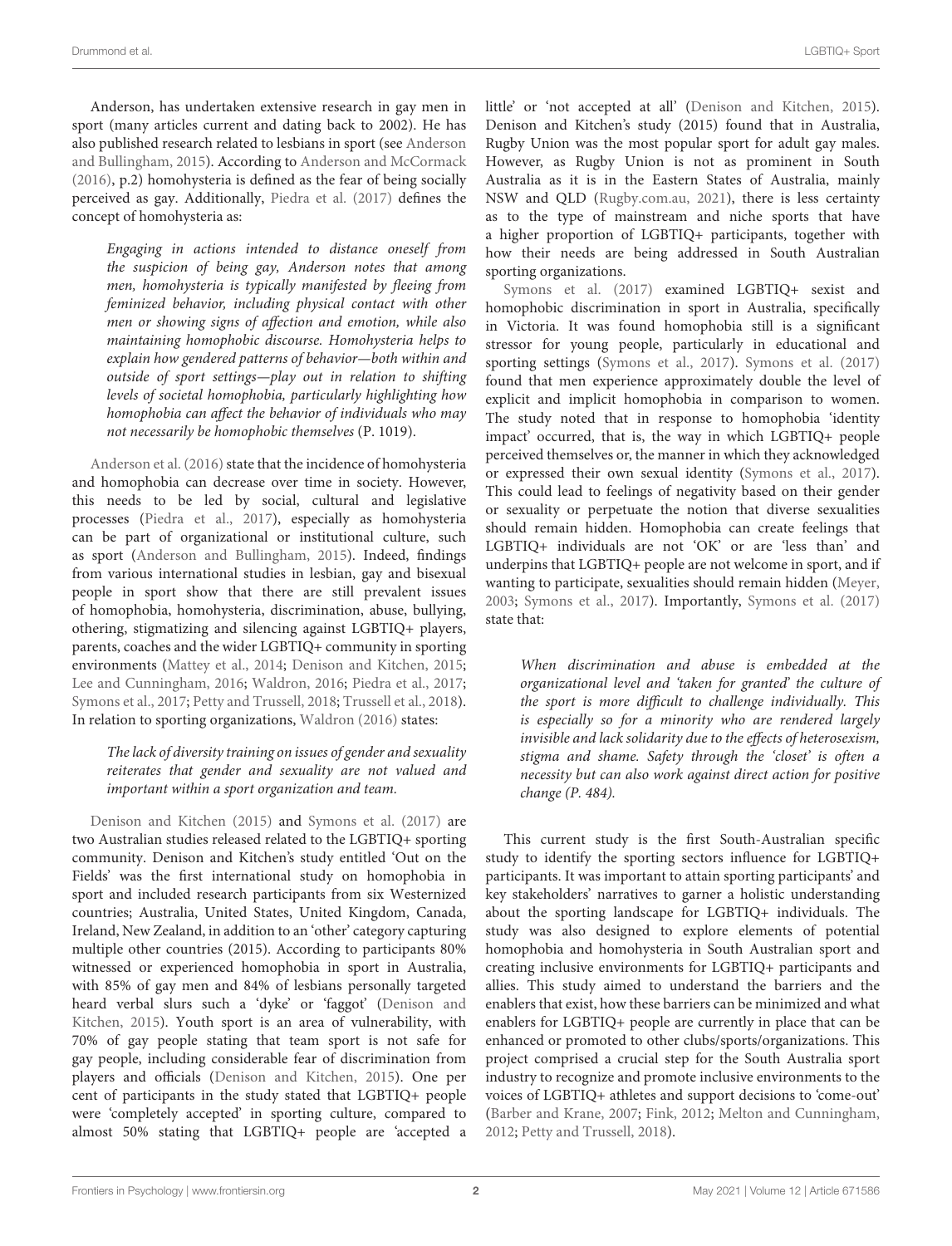# THE RESEARCH

This project utilized a mixed-method methodology to ensure that a comprehensive overview of the sporting climate for the LGBTIQ+ South Australian community was undertaken. It should be noted that this research was conducted with full ethics approval from the Social and Behavioural Research Ethics Committee at the host institution. The research participants all signed consent forms and were given the opportunity to withdraw at any time without prejudice.

# **Quantitative**

Phase One of the study was a comprehensive, online questionnaire (approximately 15 min), designed to access a diverse range of genders and sexualities, including, albeit not limited to, those who identify as heterosexual, lesbian, gay, bisexual, intersex, transgender, queer, asexual or other, who are current sport participants or ex-sport participants aged 18 years and over. The purpose of this first phase was to attain an all-inclusive perspective on the current landscape of the LGBTIQ+ sporting community in South Australia. The questionnaire included key demographics, and questions related to discrimination, the structure of sporting club's inclusivity, myths surrounding sexuality in sport, homophobia in sport, and other barriers and enablers of sporting participation for the LGBTIQ+ community. The questions were therefore underpinned by previous research projects used where quantitative measures comprised the primary methodology (e.g., [Piedra et al.,](#page-14-4) [2017;](#page-14-4) [Symons et al.,](#page-14-12) [2017\)](#page-14-12), older research in the field [\(Herek,](#page-14-23) [1984,](#page-14-23) [1988\)](#page-14-24), qualitative research projects [\(White](#page-14-25) [et al.,](#page-14-25) [2020\)](#page-14-25) as well as the expertise of the authors with significant quantitative research experience across a range of large-scale sporting and health-oriented research projects.

# Participant Characteristics

One hundred and eighty-three people commenced the survey; however, 35 participant responses were excluded from analyses due to incomplete data (i.e., they had not completed ≥50% survey). Of the 148 included participants, 93 identified as part of the LGBTIQ+ community and 53 participants identified as heterosexual, and a further two people preferred not to say. From the entire sample, nine participants reported being transgender (6.1%; 7 within the LGBTIQ+ group; 2 within the heterosexual group; 4 male, 1 female, 1 non-binary, 3 other). Of those in the LGBTIQ+ community, participants identified as bisexual (20.9%, n = 31; 4 male, 27 female), lesbian (18.9%,  $n = 28$ ), gay (12.8%,  $n = 19$ ; 14 male; 4 female; 1 other), pansexual (4.7%, n = 7; 1 male; 4 female; 2 other), other (2.7%,  $n = 4$ ; 2 female, 2 other), queer (2.0%,  $n = 3$ ; 1 female; 2 non-binary), and asexual (0.7%,  $n = 1$ ; 1 male). Of the 93 participants from the LGBTIQ+ community 76.3% ( $n = 71$ ) indicated that they had "come out," and of these, the majority had come out to friends (97.2%), family (88.7%), spouse/partner (73.2%), sporting club/organization (59.2%) and their workplace (57.7%). For the purposes of this paper, given the small number of participants from some LGBTIQ+ groups, where relevant, descriptive analyses are presented for the whole sample, as well as separately for heterosexual and LGBTIQ+ participant groups. The average age of the sample was  $32.0$  (SD = 11.3) years, with participants in the LGBTIQ+ community being slightly younger ( $M = 29.6$  years,  $SD = 9.7$ ) than heterosexual participants  $(M = 36.0 \text{ years}, SD = 12.9)$ . The majority of participants were female (overall: 68.7%,  $n = 101$ ; LGBTIQ+: 71.7%,  $n = 66$ ; heterosexual: 62.3%,  $n = 33$ ). Most of the sample were Caucasian  $(82.3\%, n = 121)$  and currently employed  $(70.9\%, n = 105)$ .

## Involvement in Organized Sport

**[Table 1](#page-2-0)** presents participant involvement in organized sport, whether participants had ever dropped out of sport, and whether there were any sports that participants did not participate in as a result of their gender identification or sexuality. Overall, participants were involved in a large range of different sports. The most commonly reported sports that participants were currently involved in were soccer, Australian football, basketball, netball, and hockey. The most commonly reported sports played in the last 12 months were netball, softball, soccer, volleyball, and basketball.

## Experiences in Sport

The survey asked participants to indicate a range of different experiences they had had in sport. **[Table 2](#page-3-0)** outlines the questions asked, and the level of agreement with each statement/question in LGBTIQ+ and heterosexual participants. The LGBTIQ+ participants reported experiencing a higher degree of challenges in sport in relation to their gender identification and sexual identity. More participants in the LGBTIQ+ community (39.7%) compared with heterosexual participants (15.7%) reported that they have felt unsafe or vulnerable in a sporting environment as a result of their gender identification or sexuality. Of those from the

<span id="page-2-0"></span>TABLE 1 | Summary of involvement in organized sport.

|                                                                                                                                                 | Whole<br>sample | LGBTIO+    | Hetero<br>sexual |
|-------------------------------------------------------------------------------------------------------------------------------------------------|-----------------|------------|------------------|
| Variable                                                                                                                                        | N(%             | N(%        | N(%              |
| Sport involvement                                                                                                                               | $N = 145$       | $N = 91$   | $N = 52$         |
| Current                                                                                                                                         | 77 (53.1%)      | 49 (53.8%) | 28 (53.8%)       |
| Past 12 months                                                                                                                                  | 14 (9.7%)       | $9(9.9\%)$ | 5(9.6%)          |
| More than 12 months ago                                                                                                                         | 47 (32.4%)      | 28 (30.8%) | 17 (32.7%)       |
| Never                                                                                                                                           | 7(4.8%)         | 5(5.5%)    | $2(3.8\%)$       |
| "Have you ever dropped<br>out of an organized sport?"                                                                                           | $N = 137$       | $N = 86$   | $N = 50$         |
| Yes                                                                                                                                             | 93 (67.9%)      | 63 (73.3%) | 29 (58.0%)       |
| No                                                                                                                                              | 44 (32.1%)      | 23 (26.7%) | 21 (42.0%)       |
| "Are there any sport(s) that<br>you have wanted to<br>participate in but didn't, as<br>a result of your gender<br>identification or sexuality?" | $N = 147$       | $N = 93$   | $N = 53$         |
| Yes                                                                                                                                             | 35 (23.8%)      | 26 (28.0%) | $9(17.0\%)$      |
| No                                                                                                                                              | 112<br>(76.2%)  | 67 (72.0%) | 44 (83.0%)       |

LGBTIQ+, lesbian, gay, bisexual, transgender, intersex, queer, and other.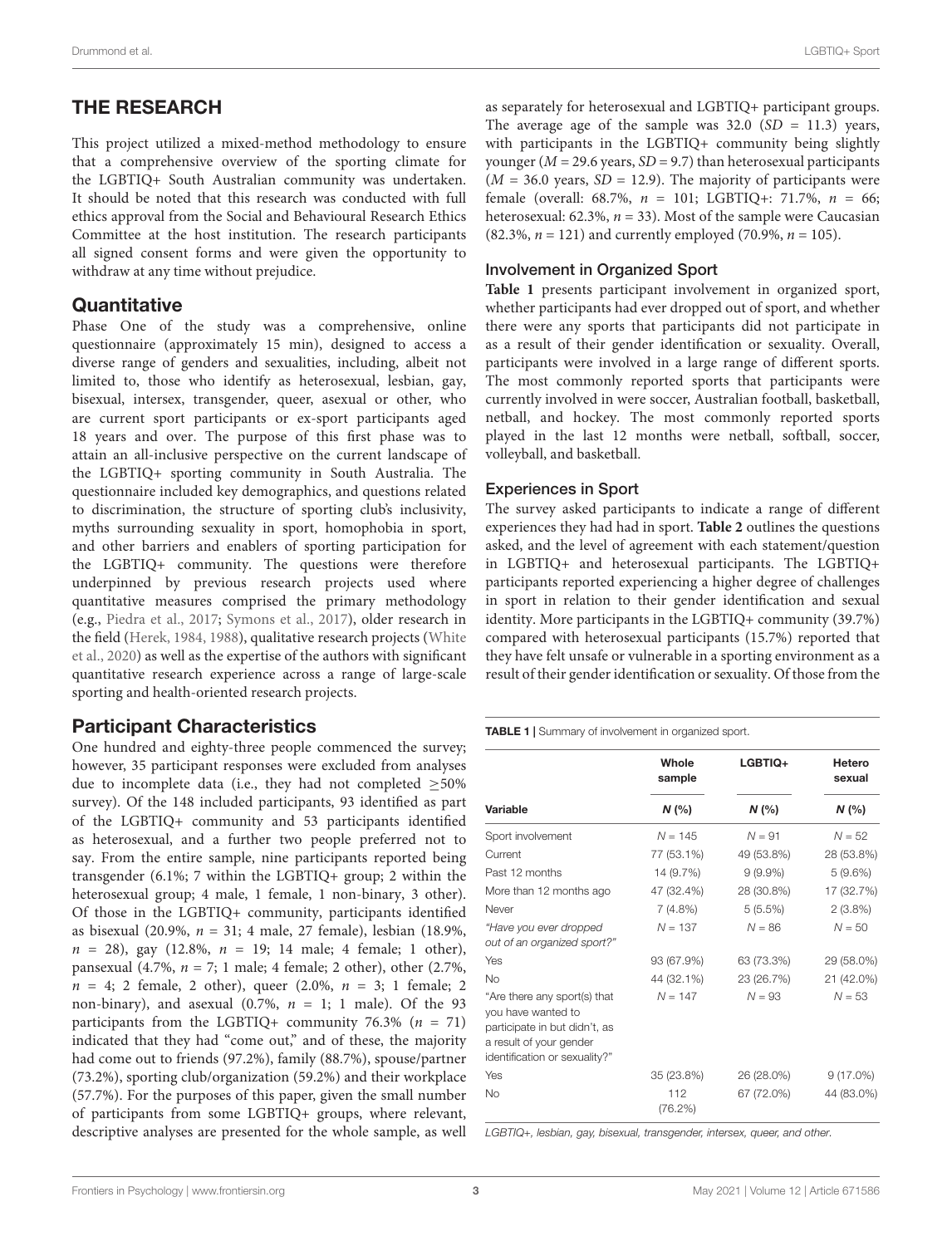Drummond et al. LGBTIQ+ Sport

LGBTIQ+ community, this 39.7% comprised 9 gay, 6 bisexual, 6 lesbian, 5 pansexual, 2 queer, and 3 other. However, just over half of both LGBTIQ+ and heterosexual participants reported that they currently felt safe in their sporting club or organization, close to a third thought this was not relevant to them, and less than 4

<span id="page-3-0"></span>TABLE 2 | Summary of experiences in sport.

|                                                                                                                                           | <b>LGBTIQ+</b> | Hetero<br>sexual |  |
|-------------------------------------------------------------------------------------------------------------------------------------------|----------------|------------------|--|
| Variable                                                                                                                                  | N (%)          | N(%              |  |
| "Have you faced any challenges, issues<br>or negative experiences in sport as a<br>result of your gender identification or<br>sexuality?" | $N = 81$       | $N = 51$         |  |
| Yes                                                                                                                                       | 27 (33.3%)     | 8 (15.7%)        |  |
| No                                                                                                                                        | 54 (66.7%)     | 43 (84.3%)       |  |
| "Have you had any positive experiences<br>in sport as a result of your gender<br>identification or sexuality?"                            | $N = 79$       | $N = 51$         |  |
| Yes                                                                                                                                       | 41 (51.9%)     | 15 (29.4%)       |  |
| <b>No</b>                                                                                                                                 | 38 (48.1%)     | 36 (70.6%)       |  |
| "Have you ever felt unsafe/vulnerable in<br>a sporting environment as a result of<br>your gender identification or sexuality?"            | $N = 78$       | $N = 51$         |  |
| Yes                                                                                                                                       | 31 (39.7%)     | 8 (15.7%)        |  |
| <b>No</b>                                                                                                                                 | 47 (60.3%)     | 43 (84.3%)       |  |
| Not relevant                                                                                                                              | 0              | 0                |  |
| "Do you feel safe in your sporting<br>club/organization as a result of your<br>gender identification or sexuality?"                       | $N = 78$       | $N = 51$         |  |
| Yes                                                                                                                                       | 44 (56.4%)     | 28 (54.9%)       |  |
| <b>No</b>                                                                                                                                 | 3(3.8%)        | 5 (9.8%)         |  |
| Not relevant                                                                                                                              | 31 (39.7%)     | 18 (35.3%)       |  |
| "Do you feel included in your sporting<br>club/organization as a result of your<br>gender identification or sexuality?"                   | $N = 77$       | $N = 51$         |  |
| Yes                                                                                                                                       | 40 (51.9%)     | 32 (62.7%)       |  |
| No                                                                                                                                        | 7 (9.1%)       | $3(5.9\%)$       |  |
| Not relevant                                                                                                                              | 30 (39.0%)     | 16 (31.4%)       |  |
| "Are there any policies in your sporting<br>club/organization that you feel exclude<br>members of the LGBTIQ+ community?"                 | $N = 77$       | $N = 50$         |  |
| Yes                                                                                                                                       | 3 (3.9%)       | $3(6.0\%)$       |  |
| <b>No</b>                                                                                                                                 | 19 (24.7%)     | 23 (46.0%)       |  |
| I am not aware of my sporting<br>club/organization policies                                                                               | 28 (36.4%)     | 11 (22.0%)       |  |
| Not relevant                                                                                                                              | 27 (35.1%)     | 13 (26.0%)       |  |
| "Are there any policies in your current<br>sporting club/organization that you feel<br>exclude heterosexual people?"                      | $N = 76$       | $N = 49$         |  |
| Yes                                                                                                                                       | 2(2.6%)        | 0                |  |
| <b>No</b>                                                                                                                                 | 27 (35.5%)     | 28 (57.1%)       |  |
| I am not aware of my sporting<br>club/organization policies                                                                               | 22 (28.9%)     | $9(18.4\%)$      |  |
| Not relevant                                                                                                                              | 25 (32.9%)     | 12 (24.5%)       |  |

LGBTIQ+, lesbian, gay, bisexual, transgender, intersex, queer, and other.

and 10% of LGBTIQ+ and heterosexual participants, respectively, currently did not feel safe.

#### Discrimination in Sport

Discrimination in sport was also examined. Of those within the LGBTIQ+ community, 79.7% had experienced (or witnessed) sexism in sport compared with 65.3% of the heterosexual participants. The majority of both LGBTIQ+ and heterosexual participants had experienced (or witnessed) verbal homophobia in sport (63.7 and 59.2%, respectively). Five percent ( $n = 4$ ) of LGBTIQ+ and 2% ( $n = 1$ ) of heterosexual participants had experienced (or witnessed) physical homophobic assault in sport.

## Acceptance of LGBTIQ+ People in Sport

Lastly, participants rated their tolerance for a range of different statements related to the acceptance of different sexual orientations in sport. The items completed and responses are reported in **[Table 3](#page-5-0)**. For the LGBTIQ+ community, over 88 percent of the participants were rated as being tolerant to all acceptance items in the questionnaire. For the heterosexual participants, the percentage of participants who were tolerant to each item ranged between 70 and 96 per cent. The items that rated the highest for 'intolerant' for the heterosexual participants were: "I would not like to get changed in the same changing room with a transgender person" (12.5%), "Gay sportspeople should not kiss each other and show off their homosexuality within public sporting events" (12.5%), and "I would never be part of a sports club that included homosexual, bisexual or transgender people" (12.2%).

# **Qualitative**

Phase two of the research project involved collecting qualitative data. Participants who engaged in the phase one quantitative survey were invited to participate in the qualitative component as well. Sixty-seven of the participants who undertook the questionnaire provided their name and email for a voluntary follow up focus group or individual interview. Those who responded were booked into their preference of either a focus group or individual interview at a convenient location such as a University meeting room, cafe or local library. Thirtyone participants who had completed the online questionnaire participated in focus groups ( $n = 13$ ) or individual interviews  $(n = 18)$ . There were a range of key stakeholders  $(n = 12)$ such as coaches, executive staff, trainer's, committee members, and officials. All key stakeholders were ex-sporting participants in their own rights. Twenty-four of the participants were still actively involved in sport. The other participants were exsporting participants ( $n = 7$ ). Ages ranged from 16 years (with parental consent) to 62 years of age (mean = 31). Four participants did not disclose their age.

A semi-structured interview guide was utilized with questions that included:

- (1) In what ways does your sporting club advocate for inclusion in sport?
- (2) Who are the leaders of inclusion at your sporting club? How do they 'lead'?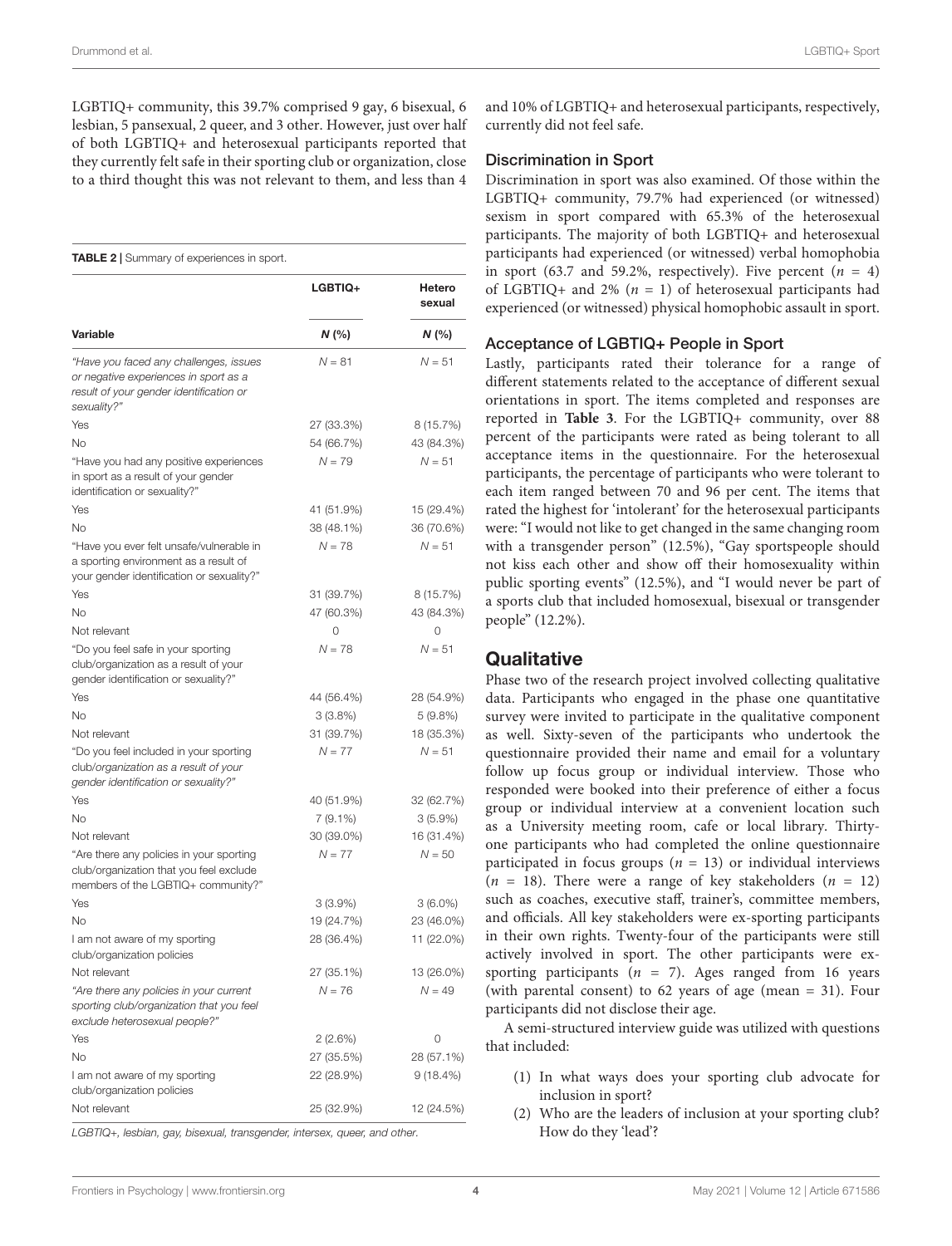- (3) What are your perceptions and experiences of homophobia in your sporting club?
- (4) What lessons can sport learn about promoting safety and inclusion in sport?
- (5) How does language and the sport environment impact how you experience sport?
- (6) What improvements in attitudes, behaviors and/or policies have been made to include LGBTIQ+ persons in sport?
- (7) In what ways does your sporting club accept or reject sexual diversity?
- (8) In what ways does your sporting club accept or reject gender diversity?
- (9) What opportunities can be seized by your club to promote safety and inclusion?
- (10) What aspects of sport positively model inclusion and should be celebrated?

## Participants and Key Stakeholders

The break-down of participants in the focus groups and individual interviews were as follows:

- Of the 31 participants that took part in the interviews 24 were Adelaide metropolitan-based;
- There were 4 participants that were from Asian/Middle Eastern origins;
- There were 3 participants from rural and regional South Australia.

The intention of the qualitative component of the study was to capture both mainstream and niche sports. **[Table 4](#page-6-0)** illustrates the sport or recreational activities discussed, number of participants involved, including a both active participants and ex-participants. **[Table 5](#page-6-1)** displays the sports in which stakeholder participants are involved. It was essential to view both mainstream and niche sports experiences. These narratives comprise the richest qualitative dataset on sport and the LGBTIQ+ community to date in South Australia, and as such, offer naturalistic generalisability for the reader. Furthermore, while the number of participants captured within the qualitative component totaled 31, the data covers a wide variety of sports  $(n = 39)$  that are represented across the South Australian landscape. It could be argued that traditional sports may have historically imbedded gendered ideologies, particularly where masculinities and femininities are concerned. These can have significant influence upon constructions of perceived sexualities as well; including conforming to homogenous, heteronormative ideologies. However, there may be reason to hypothesize that newer, potentially niche, sports may not have to conform to traditional gender norms.

# Qualitative Results

A number of key points developed from the data attained through extended questionnaire responses ( $n = 148$ ), individual interviews ( $n = 18$ ) and qualitative focus groups ( $n = 13$ ). A thematic analysis was undertaken to carefully identify developing themes as well as the key issues identified by participants as being significant within their sporting community or organization. Some of these issues may be idiosyncratic to the sport or organization irrespective of their size or footprint on the South Australian sporting landscape. Nevertheless, the voices of these participants have been heard and need to be documented.

There were a range of themes that emerged in relation to a variety of topics including homophobia, sexism and gender discrimination, gender roles and gender stereotypes. There were also themes that related to the ways in which the participants perceived sporting clubs and organizations with respect to LGBTIQ+ issues and their role in changing short- and longterm behavior and cultural change. The themes that are presented below are based on this component.

# Theme: Homophobia

## Homophobic Language, Attitudes and Behavior

Homophobic language has the capacity to impact members of the LGBTIQ+ community in many and varied ways. It is clear that in mainstream sports homophobic language continues to be used frequently. Participants in this research identified the following homophobic terms that they hear on a regular basis during sport participation: 'poof'; 'poofters'; 'dyke'; 'gay'; 'fairies'; 'fag'. However, they did claim that this language might not always be used in a literal manner and intent behind the use of these terms. Regardless the homophobic language was used in a derogatory way to offend and emotionally challenge opposition players.

Well, I think language impacts your experience of everything. And yeah, in terms of that sledging that did, I think had we not been sort of a supporting and fairly large team I think that would have seen us out of the competition for those experiences. Because I do remember sort of a palpable and sort of tangible feeling of bracing ourselves for playing against certain teams in that competition because we knew it would happen. And you know in volleyball where you have like the service rotation you know, when you're up to serve, you know, you'd have everybody on the opposing team watching you for sporting reasons, but that's when it would happen. And you just sort of line up, you'd go and put your foot on that line and go to serve and just, firstly hope you did a good serve because otherwise if you didn't the reason would be that, you know, the reason would be given a sexual connotation, or it would be gendered, or you know that would be why you're accused on not performing.

Significantly a number of females in this research, who identified as gay, were adamant that the word lesbian has severe stigma attached to it. They discussed how confronting it is to be called a lesbian. Indeed, one participant specifically claimed to have a physical reaction to the word lesbian, "It makes me feel physically sick." This is a very important issue that has been raised by these participants who are a part of the LGBTIQ+ community particularly with the way in which the term lesbian creates feelings of disquiet amongst gay women.

Even if you're a woman that is really good at football, you're probably going to be called a dyke or something like that, you're just a lesbian, sort of thing, that's why you're good.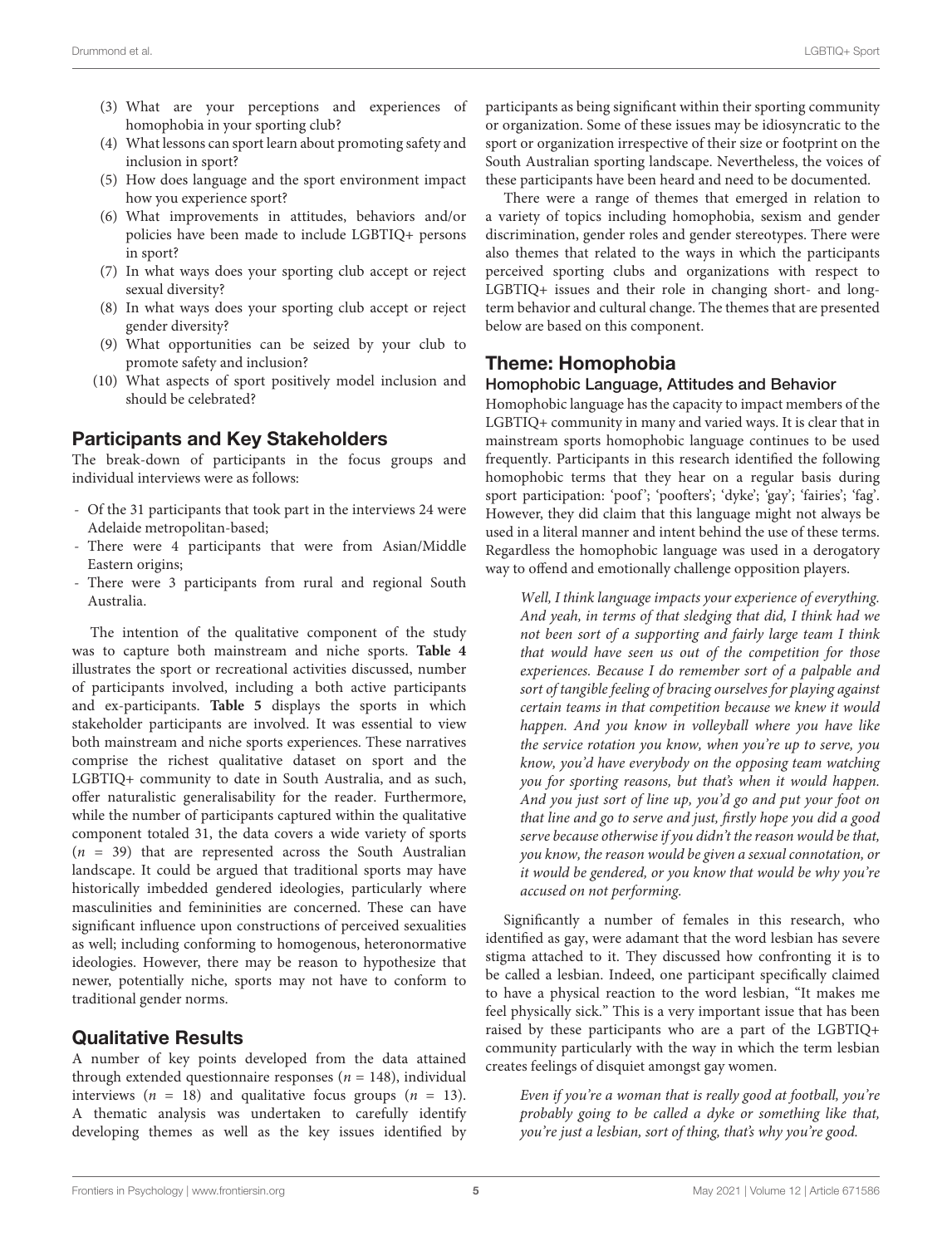#### And:

And also, like, on the opposition maybe, it was used as an insult, less within the team but if an opposition had players which were perceived as gay or manly, or something like that, they would sometimes be derived, derided, like insulted using the gay or insults like that.

#### Similarly:

Like there's a bit of shame associated with the fact that, oh everyone who plays this sport is gay, and like, with the

## Gaelic team, I never felt being part of the team. I felt really comfortable and accepted and stuff, but when I tell other people that I play Gaelic football, I always feel the negative connotations of it and slightly self-conscious about it.

It can be argued that homophobic language is a form of homophobic attitudes and behavior. However, within the context of this research homophobic language was generally confined to sporting competitions as a form of vilification or inadvertent derogatory challenges. In terms of physical behavioral acts participants had not necessarily experienced

<span id="page-5-0"></span>TABLE 3 | Summary of acceptance of LGBTIQ+ people in sport.

|                                                                                                                                   | $L$ GBTIQ+ <sup>1</sup> |                |                | Heterosexual <sup>2</sup> |                |            |
|-----------------------------------------------------------------------------------------------------------------------------------|-------------------------|----------------|----------------|---------------------------|----------------|------------|
|                                                                                                                                   | <b>Tolerant</b>         | <b>Neutral</b> | Intolerant     | <b>Tolerant</b>           | <b>Neutral</b> | Intolerant |
| Item                                                                                                                              | N(%                     | N(%            | N(%            | N(%                       | $N$ (%)        | N(%        |
| I would never be part of a sports club that included<br>homosexual, bisexual or transgender people                                | 68 (88.3%)              | $3(3.9\%)$     | 6(7.8%)        | 38 (77.6%)                | $5(10.2\%)$    | 6(12.2%)   |
| If I were a coach, I would not feel comfortable knowing that<br>there is a homosexual person on my team                           | 73 (94.8%)              | 2(2.6%)        | 2(2.6%)        | 45 (91.8%)                | $2(4.1\%)$     | $2(4.1\%)$ |
| If I had a child, I wouldn't like their coach to be gay or<br>lesbian                                                             | 73 (94.8%)              | 2(2.6%)        | 2(2.6%)        | 41 (83.7%)                | 7 (14.3%)      | $1(2.0\%)$ |
| I would not feel comfortable hugging a homosexual rival<br>after a match                                                          | 70 (92.1%)              | 2(2.6%)        | 4(5.3%)        | 44 (89.8%)                | 4(%)           | $1(2.0\%)$ |
| I would not feel at ease if it is known that my teammate is<br>not heterosexual                                                   | 74 (97.4%)              | 1(1.3%)        | $1(1.3\%)$     | 47 (95.9%)                | $2(4.1\%)$     | 0          |
| I would not like to get changed in the same changing room<br>with a homosexual person                                             | 74 (97.4%)              | 2(2.6%)        | $\overline{0}$ | 40 (81.6%)                | 6(12.2%)       | $3(6.1\%)$ |
| I think that boys are not genetically suited for 'artistic' sports<br>such as figure skating, rhythmic gymnastics or aerobics     | 72 (94.7%)              | 3(3.9%)        | 1(1.3%)        | 46 (93.9%)                | $2(4.1\%)$     | $1(2.0\%)$ |
| If I had a son, I would not feel at ease if he wanted to<br>practice rhythmic gymnastics or any other mostly 'feminine'<br>sports | 73 (96.1%)              | 2(2.6%)        | $1(1.3\%)$     | 42 (85.7%)                | $3(6.1\%)$     | $4(8.2\%)$ |
| Girls who practice contact sports, like rugby, lose part of<br>their femininity                                                   | 74 (97.4%)              | 2(2.6%)        | $\circ$        | 46 (93.9%)                | $1(2.0\%)$     | $2(4.1\%)$ |
| If a sportsman touches a teammate's bottom when scoring<br>a goal, it is because he is gay                                        | 74 (96.1%)              | 3(3.9%)        | $\circ$        | 46 (95.8%)                | 2(4.2%)        | $\circ$    |
| If I had a daughter, I would not feel comfortable if she<br>competed in rugby                                                     | 71 (92.2%)              | 5(6.5%)        | $1(1.3\%)$     | 42 (87.5%)                | $2(4.2\%)$     | 4(8.3%)    |
| Generally, I think that girls who practice sport are too<br>muscular                                                              | 72 (93.5%)              | 5(6.5%)        | $\circ$        | 46 (95.8%)                | $2(4.2\%)$     | $\circ$    |
| I think that lesbians are more aggressive in sport than<br>heterosexual women and girls                                           | 70 (92.1%)              | 4(5.3%)        | 2(2.6%)        | 40 (83.3%)                | 8 (16.7%)      | 0          |
| It seems logical to me that sports fans would laugh at an<br>effeminate player during a game                                      | 72 (94.7%)              | 4(5.3%)        | $\circ$        | 41 (85.4%)                | 6(12.5%)       | $1(2.1\%)$ |
| I would not like to get changed in the same changing room<br>with a transgender person                                            | 72 (94.7%)              | 3(3.9%)        | 1(1.3%)        | 39 (81.3%)                | 3(6.3%)        | 6(12.5%)   |
| I would feel nervous in an openly homosexual sports club                                                                          | 73 (96.1%)              | 3(3.9%)        | $\circ$        | 40 (83.3%)                | $5(10.4\%)$    | 3(6.3%)    |
| If I had children, I would not like their coach to be<br>transgender                                                              | 74 (97.4%)              | 1(1.3%)        | 1(1.3%)        | 39 (81.3%)                | $5(10.4\%)$    | $4(8.3\%)$ |
| I think that most girls who practice my sport are lesbians                                                                        | 70 (92.1%)              | $5(6.6\%)$     | $1(1.3\%)$     | 41 (85.4%)                | 6(12.5%)       | $1(2.1\%)$ |
| The image of lesbian sportswomen kissing each other to<br>celebrate a victory should be avoided in sport events                   | 70 (92.1%)              | 4(5.3%)        | 2(2.6%)        | 35 (72.9%)                | 9(18.8%)       | 4(8.3%)    |
| Gay sportspeople should not kiss each other and show off<br>their homosexuality within public sporting events                     | 70 (92.1%)              | 5(6.6%)        | 1(1.3%)        | 34 (70.8%)                | 8(16.7%)       | 6(12.5%)   |

LGBTIQ+, lesbian, gay, bisexual, transgender, intersex, queer, and other. <sup>1</sup>Internal consistency (Cronbach's «) for this sample was 0.94. <sup>2</sup>Internal consistency (Cronbach's α) for this sample was 0.95.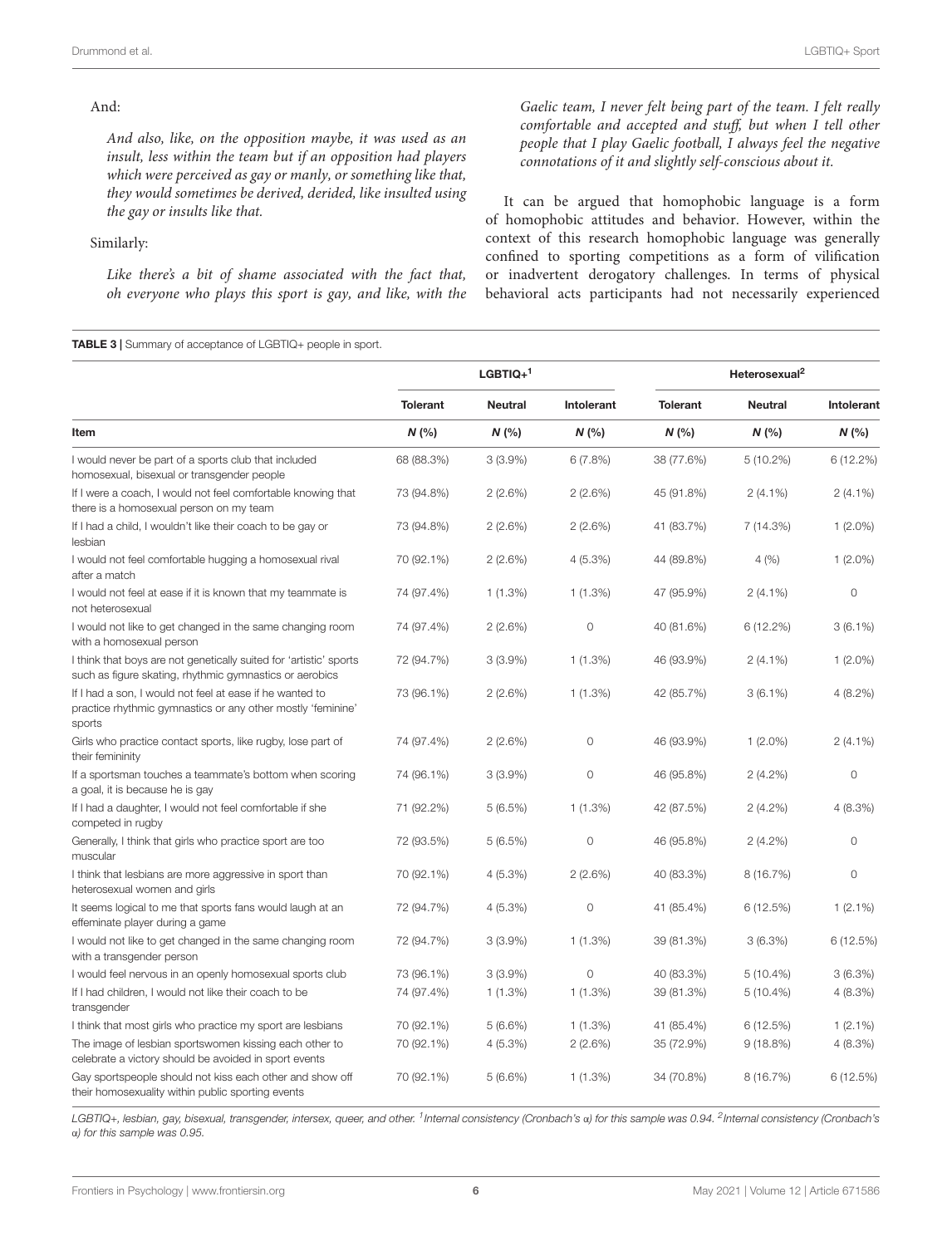specific homophobia. They did claim that there were occasions when specific targeted harassment would take place. Indeed, it was suggested by a number of participants that once there is exposure of sexual or gender diversity within the club, team or organization, there is potential for people to be treated differently. As one participant identified:

Q: So, there are certain stereotypes then that sort of come into it?

A: Definitely stereotypes, yep, and that's where I have a giggle because I think, well I'm one but I'm not this big, scary player that's – they think that you're dirty and you're going to foul

<span id="page-6-0"></span>

|  | <b>TABLE 4</b>   Participant representative sports. |  |
|--|-----------------------------------------------------|--|
|  |                                                     |  |

| Sport/recreational activity Active participants |                | <b>Ex-participants</b> | Total          |
|-------------------------------------------------|----------------|------------------------|----------------|
| Women's soccer                                  | 4              | 3                      | 7              |
| Men's soccer                                    |                | 4                      | 4              |
| Rugby (all codes) (women)                       | 3              | 1                      | 4              |
| Rugby (all codes) (men)                         |                | $\mathbf{1}$           | $\mathbf{1}$   |
| Swimming                                        |                | 3                      | 3              |
| Dragon boating                                  | 3              |                        | 3              |
| Netball                                         | $\overline{2}$ | $\overline{7}$         | 9              |
| Football                                        | 1              | 1                      | $\overline{c}$ |
| Gym                                             | 3              |                        | 3              |
| Softball                                        | 3              |                        | 3              |
| Basketball                                      | 2              | 4                      | 6              |
| Yoga                                            | 3              |                        | 3              |
| Water polo                                      | 1              |                        | 1              |
| Surf life saving                                | 1              |                        | 1              |
| Hockey                                          |                | 1                      | 1              |
| Target shooting                                 | 1              |                        | 1              |
| Larping                                         |                | 1                      | 1              |
| Athletics                                       | 1              |                        | 1              |
| Medieval re-enactment                           | 1              |                        | 1              |
| Dance (varying types)                           | 3              | 1                      | 4              |
| Sailing                                         |                | 1                      | 1              |
| Boxing                                          |                | 1                      | 1              |
| Tennis                                          |                | 3                      | 3              |
| Table tennis                                    |                | $\overline{2}$         | $\overline{c}$ |
| Frisbee (incl. ultimate frisbee)                | $\overline{2}$ |                        | $\overline{c}$ |
| Cricket                                         |                | $\overline{c}$         | $\overline{2}$ |
| Volleyball                                      |                | 6                      | 6              |
| Badminton                                       |                | 1                      | 1              |
| Power lifting                                   |                | 1                      | 1              |
| Cycling                                         | 1              | 1                      | 2              |
| Running                                         | $\overline{c}$ | 1                      | 3              |
| Gaelic football                                 |                | 1                      | 1              |
| Lacrosse                                        |                | 1                      | 1              |
| Brazilian Jiu Jitsu                             | 1              |                        | 1              |
| Martial arts                                    |                | 3                      | 3              |
| Jada                                            |                | 1                      | 1              |
| Baseball                                        |                | 1                      | 1              |
| Squash                                          | 1              |                        | 1              |
| Golf                                            | 1              |                        | 1              |
| Rowing                                          |                | 1                      | 1              |

each other off and act really badly just because you're a lesbian, it's actually quite funny.

Q: Does anyone ever say anything in relation to that? Have you ever said anything or anyone else in the team ever sort of reacted to someone who has made these sorts of comments?

A: No, it's more they all just laugh and agree with each other and I guess me being a minority and I guess being new to the club and new to the team, I sort of didn't feel comfortable in saying, 'hang on a minute, you're sort of talking about me when you're talking about me.' Yeah, I didn't feel comfortable enough to say that.

With respect to homophobic attitudes, discussion regularly developed around the supposed ways in which lesbians speak and dress, or their perceived level of threat based on sexuality. There were also commonly held beliefs that many straight people within sporting clubs and organizations viewed males together (i.e., gay men) as 'disgusting.'

#### If the Jiu Jitsu club was majority homosexual – openly homosexual men – I'm not sure that I'd want to go there.

A participant also recounted an example of homophobia that occurred within women's basketball. It was claimed that the dynamics completely changed as a consequence of a suspected lesbian on another team. This created what the participant described, as a 'threat' as teammates irrationally perceived that the lesbian had a crush on all the women in the team. Therefore, as a result of these irrational assumptions there was a good deal of discussion, homophobic language and differential treatment toward this woman as a consequence of her sexual diversity.

A: I reckon and I was playing hockey with a group of girls who I had been through school with, most of them, we'd been mates forever so really good friends and easy going with each other and we played against this team that there was a woman on the other side that was a suspected lesbian, nobody knew for sure but she was suspected so the – most Saturdays was talking about her, whether she was or wasn't and her behavior on the field, whether she, I don't know,

<span id="page-6-1"></span>

| <b>TABLE 5</b>   Key stakeholders. |              |  |
|------------------------------------|--------------|--|
| Sport/recreational activity        | <b>Total</b> |  |
| Women's soccer                     |              |  |
| Men's soccer                       | 2            |  |
| Rugby (all codes) (women)          |              |  |
| Swimming                           |              |  |
| Dragon boating                     | 3            |  |
| Netball                            |              |  |
| Football                           |              |  |
| Softball                           |              |  |
| Basketball                         | 3            |  |
| Water Polo                         |              |  |
| Badminton                          |              |  |
| Squash                             |              |  |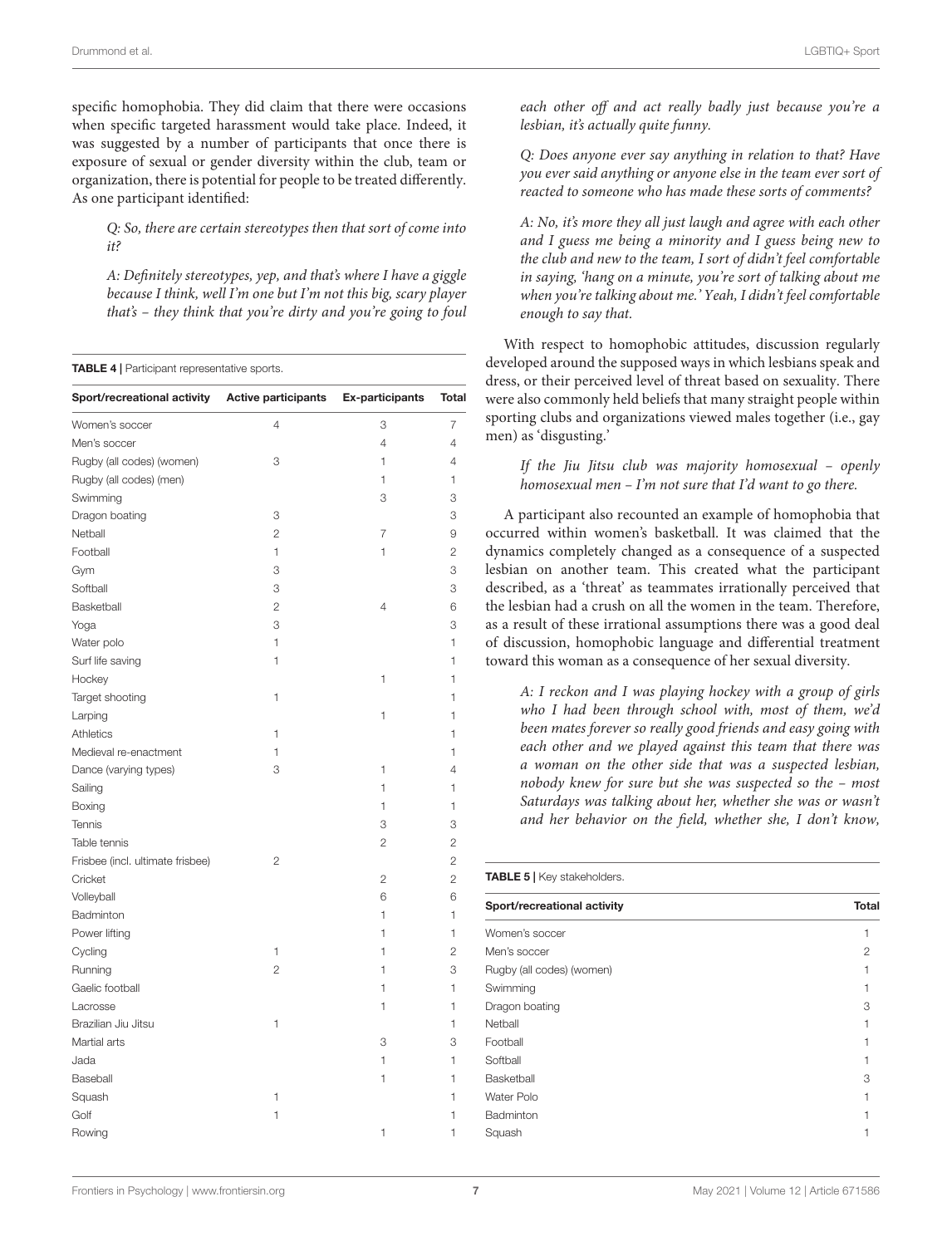looked at someone or whether she – at the end of the game you always shook hands so it was all like, oh my God, she shook my hand and she held on to it a bit longer and obviously she thinks I'm alright and, I guess, just all that. That's probably my first memory of it, definitely. This poor woman, whether she was or wasn't, she was labeled and then just treated differently because she may have been and also the women felt really threatened because they were thinking that maybe this woman might have had a crush on them and they were just like, oh gosh, what would you do? It was really interesting, the dynamics how it changed, just one woman on the field. It was only suspected.

Q: And then the whole sport became about her as well.

A: Yeah, yep, definitely. So that's probably my first one. The rest has all just been when they're just in groups and they are always talking about homophobia and always talking about lesbians and always talking about how bad it is and even when they start talking about the men and calling them poofters and gay and it's always a detrimental thing and, yeah, so probably just more that sort of speak, that really homophobic speak around it.

Q: And always in that negative, sort of derogatory way?

A: Definitely derogatory and really threatened by it or them, I think some of them would probably actually be insulted if they thought this woman liked them and then she didn't, it sort of insults them because they're like, well obviously lesbians like every woman they see, so you're quite insulted if they don't like you.

Homophobic language, attitudes and behavior are still prevalent, and in existence, despite the argument to suggest that that has been a decrease of occurrence across generations [\(Denison and Kitchen,](#page-14-15) [2015\)](#page-14-15). The participants in this research were adamant that no form of homophobia should exist in general society or in sports. Given that some of the participants stated that targeted harassment can occur in sports, and a small proportion had experienced homophobic behavior and attitudes from others, support is required to immediately arrest all forms of homophobia.

# Theme: Generational Shift

There was recognition that society as a whole has shifted its views related to the LGBTIQ+ community. There were numerous comparisons to previous generations and how society, including the sporting sector, has become more accepting and inclusive toward the LGBTIQ+ community. This includes that people can be more open with their disclosing their sexuality and introducing their same-sex partners. In past generations it was argued there was an intense fear based on prejudice surrounding the need to hide one's sexuality. This was stated to be both societybased, and in sports clubs, teams and organizations. It was also noted that from the early 2000s, there has been a shift away from stereotypical male and female media representation, where there was little related to anything but the heteronormative image. The participants claim that there has been a shift within current media representation.

I don't know what's driven it, but there is definitely a big change in how many sports people are out. There's probably not as many men as there are women I don't think, again not citing hard data on any of this, but like, with basketball because that was then only one that I followed, I did notice there was a year when I was injured. . .Yeah so I did all this tracking, anyway back to the original story, I did all this tracking and I collected a lot of data and I noticed that in the WNBA because that was the league that I was following, that was the league that was the league that was playing at the time and it was the league at that year there was 16 Australian players in it, which was massive. I noticed that there were women that would be interviewed about their family and they would appear, these players, they would appear in photo shoots with husbands and children, and it would all be this whole family thing. And then there were other players where, who would never be, well that information would never be published, it was just like a no comment zone. And I sort of started to think well you know that's obviously because they represent sort of a nonnormative sexual identity. But I've noticed that that's not so much a thing anymore. I actually did a whole stack of digging around because I thought 'well is there some kind of specific team policy that's preventing these women from talking. Is it their own personal fears or hang-ups or just their own concern for their career that is stopping them from being interviewed or is it a lack of interest from the media'? I don't think it was a lack of interest from the media I think that probably would have been created quite a bit of interest. But that was, it was really actively excluded from the discourse around women's sport at that time 2001, 2002. But that's definitely changed and to a point obviously, I don't think we can mark that one down to fixed, but that's really changing, you do see like the Erin Phillips basketballer, she was on the front page of the Advertiser with her partner and their children, and she's received a lot of support in that. And the image around her, like the public imagine around her is overwhelmingly positive.

It was noted by majority participants that as a society, we are less label-oriented in terms of having to identify an individual's particular sexuality. It was also argued that we tend to care much less about this than previous generations. This could be in part due to the greater level of social conscience that is held by younger people. Therefore, instances of discriminatory behavior would not be tolerated, comparatively to previous generations.

Q: So, from that example, it still sounds like sexuality or sexual orientation can act as a barrier to participation in sport.

A: Oh, absolutely. And I guess the AFLW has done a fair bit of work on that, and again, the marriage equality campaign where you saw sports come out and support that, making statements in relation to that, and not just sports, but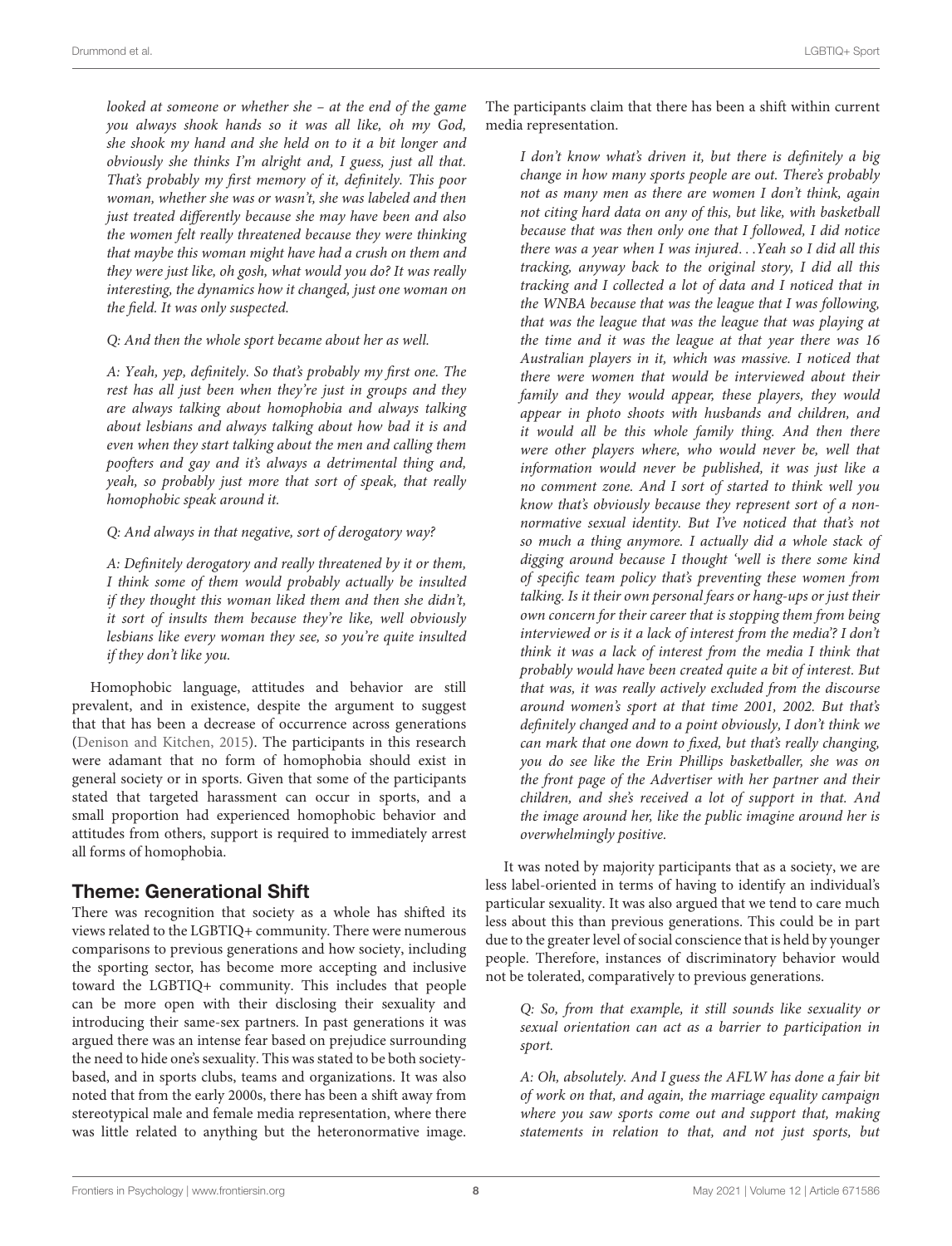businesses and government departments where they actually made a declaration, well this is about all of our people not just a part of our people, and we should be advocating for all of our employees not just a percentage that don't agree or have some kind of challenge with it, because at the end of the day, that's their challenge, not ours, that's the way I look at it. But yeah, I just, I think if people were a little bit more aware and educated about it, then you probably wouldn't see – you'll still see some challenge but not what we're getting at the moment.

With respect to sporting clubs, which are often historically imbedded with a member's culture and "way of being," there can remain a fair degree of resistance from older generations toward such aspects as diverse genders and sexualities. Specifically, this ideological resistance can emerge from committee and board members. Clearly this can be problematic with respect to creating an inclusive agenda and, considering the importance that all participants in this study stated, in having a 'top-down' approach. It was argued that without a holistic approach by the club or organization there needed to be significant change in terms of ousting the "old guard" from positions of power such as committee and board membership. This includes the presidents and chairs. They further claimed that this was one way in which there could be true systemic and long-term ideological and cultural change. These are powerful perspectives from the participants which is reflected by the following comment:

It starts right at the top with governance with the culture at the top, so setting an accepting culture of all people, and actually walking the talk in relation to that and not just it being these are our values and we're saying we're inclusive, but we're not actually being inclusive. So, it starts with all the policies and all the governance documents, but it's also then about creating really good role models in relation to that. And some people find that difficult to embrace, but you know, making sure that people understand that it's not a barrier, it's not a challenge, you can be a senior exec, you can participate in sport, you can be an official, you can be whatever it is, a volunteer, and it doesn't matter, you're just a volunteer or whatever, rather than all these other names that you're allocated. So, I think, and then generally, working right down with your associations. Because often people are scared of what they don't know or don't know how to create an environment of inclusiveness, so rather than try to do it, they'll just not do it. So, I think making it okay for people to participate and to volunteer and to manage, really. But it's got to be incorporated in everything that you do, and it can't be what I call a bolt-on, so you know, this is for this community, and this is for – no, it has to be part of everything you do. It's the same as a gender diverse argument, it is no different. So, there are some really good examples around gender diversity and how they've created that in terms of the – not the me-too campaign, that's to do with sexual harassment, but I can play too, or their campaigns that they've got now in relation to women getting physically active – it's no different. We just need to be seeing those on our screen more regularly, and hearing about them more regularly on radio and out in

the community, you know, without pointing to their sexual orientation or anything else.

It was recognized that latent homophobia still exists in sporting clubs and that attitudinal changes are slow, as previously identified. It was argued that much of the attitude and behavioral change was created as a consequence of the broader social and cultural changing laws, such as those associated with marriage equality and same sex relationships, as well as recognizing the rights LGBTIQ+ community are equally valid in society as they in sporting clubs and organizations. Similarly decreasing the level of stigma associated with the LGBTIQ+ community in sporting clubs and organizations is pivotal to creating long-term positive systemic change.

Well definitely, definitely and I think that's, I think that's indicative of a generational change, there was a really, I don't know if you read it there was a really interesting piece in the conversation that looked at how the, I suppose accepted generations that we talk about, like the millennial and the X's and the Y's and baby boomers, and how that aligns with perceptions around sexual identity and it, I just found that that really sort of rang true. There was a, the generation before me which were really active campaigners or not, who had a certain view around things and then there was my generation and then they talked about a generation, so if you grew up in the 70s or 80s there was a particular name for it, I can't remember what it was but if you grew, if most of your childhood was in the 90s or afterward they called it a post gay generation where an attitude, it was in the conversation it was really good I'll send it to you. Where attitudes really shifted and that's the generation that we're seeing being really active now, and I think that's driving that kind of change. I think it's; I think they called it post gay because it was, yeah, it's a generation where labels don't matter as much where there's a great deal more fluidity in by terms of sexual identity and gender.

# Theme: Sporting Organizations and **Clubs**

## Leaders/Governance

There was overwhelming commentary from the participants in this research claiming that positive, welcoming, inclusive governance from sporting boards and committees, as well as other significant leaders, is integral to club's being inclusive to the LGBTIQ+ community. Leaders can include board/committee members, coaches, team managers, captains, and individuals that exist in teams as a consequence of longevity and informal social structures. It was recognized that anyone within the club or organization has the capacity to be champions of inclusion. However, when participants were asked about whom the leaders of inclusion in their respective clubs were, it was generally staff or volunteers with official titles who were quickly identified.

It seems the process of governance together with leaders, and champions of change, are the most significant factor in determining whether the clubs are likely to be inclusive, according to the participants in this research. There was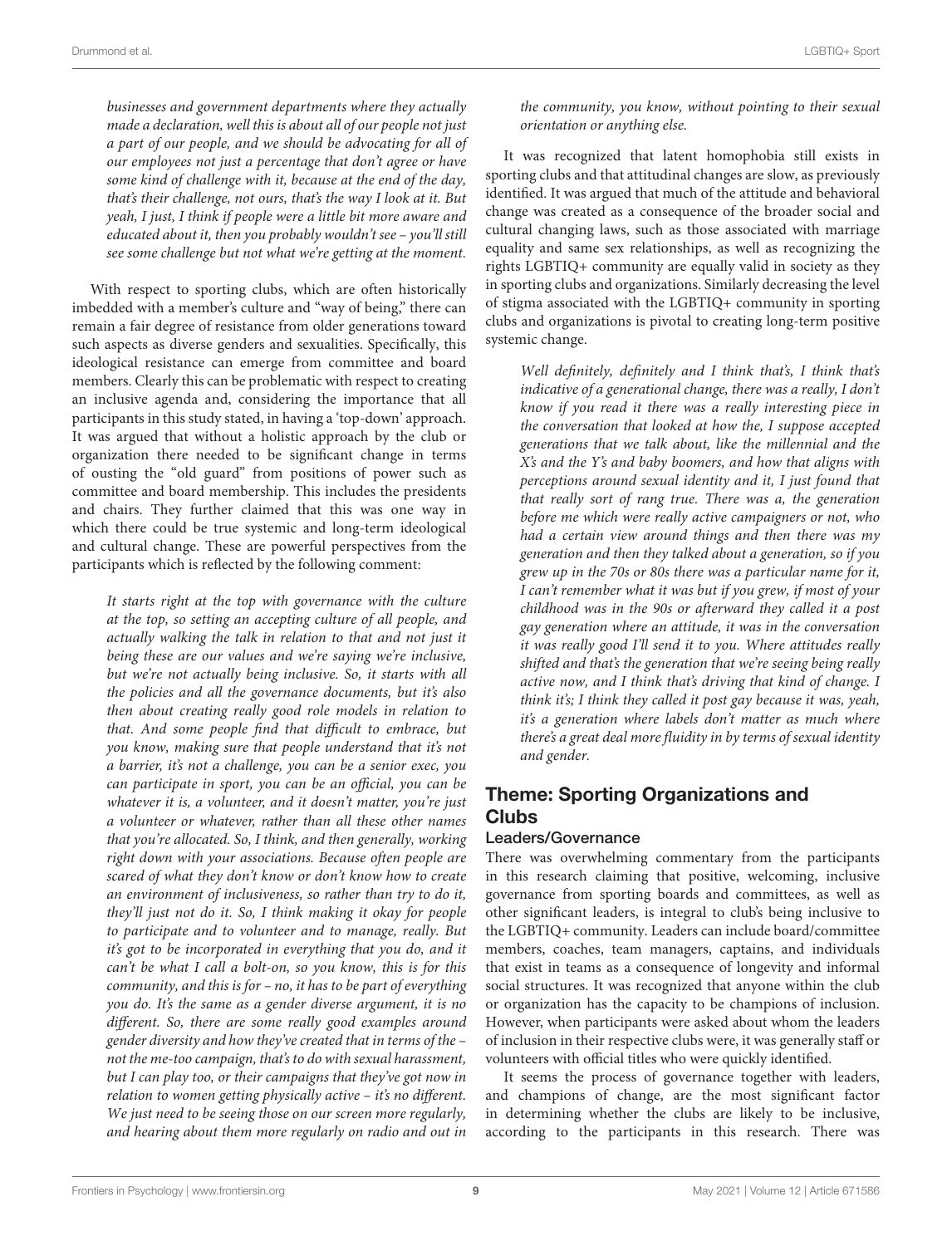significant discussion surrounding the notion that inclusivity must be driven from a "top down approach" meaning that leaders, such as boards, committees, presidents, CEOs, coaches and senior players need to adopt attitudes and behaviors that are intrinsically inclusive. While participants were clear that inclusivity from leadership is fundamental for clubs to be welcoming and inclusive, this same approach must be adopted and promoted by the overarching sporting associations. The participants further claimed that leadership in the highest forms, such as the CEO of a sporting organization must be inclusive; otherwise there are serious challenges that exist to create systemic change amongst clubs at the "grassroots." Without a broader inclusive framework from the governing body to assist the clubs on adopting change policies the clubs will struggle to develop their own set of strategies. The following comment is typical of the responses that were stated throughout the research.

So, I think something needs to come from the top level of those sporting associations to absolutely condemn that kind of behavior and make a really, really clear assertion that there's no place for it in sport.

It was also recognized that older players, senior role models and mentors within clubs are crucial toward developing an inclusive environment and enacting inclusive practices that are visible to other team members. This includes attitudes, behaviors and language both on and off the competitive sport setting. Much of what can be learned within the club environment takes place in locker rooms, at training and in social settings. This is an approach that the participants have identified as "leading by example." However, in theoretical terms it is the essence of social constructionism whereby younger players learn a way to "act" and understand what is socially, morally and ethically appropriate through sound leadership within their peer group. One of the participants reflected this by claiming:

I think it needs to be made very clear what constitutes inclusion or what doesn't, what constitutes an appropriate sporting culture and what doesn't, and I think that needs to be monitored and enforced and for there to be a zero tolerance in a style of leadership.

Often there is a hierarchy within teams based on skill level, and those who are the most skilful participants are at the top of this hierarchy. These leaders must be inclusive, or teams can become exclusive very quickly. It is incumbent upon the club to assist in the development of educating these senior players about inclusive practice. Simply being a good player does not provide the skills and abilities to be a good mentor or role model. It is also important for the coach to be an integral part of the inclusive narrative and practice within the club given that coaches are seen as the "next layer" following on from senior peers within the team. Participants experienced both positive and negative coaches, who are influential leaders in their own right. It seems the coaches play a pivotal role in being the conduit between the governance structure of the board and the team, senior role models and mentors, and individual players. One participant stated that they had never experienced a positive

coaching leader. This participant claimed that; coaches need to set the example of what is "expected behavior." He also argued that leaders, including coaches, sometimes demonstrate inappropriate behavior, and 'will not listen' or are 'ignorant.'

Q: Okay, and in your own sporting club who are the leaders of inclusion would you say? Who really encourages that, that culture?

A: More or less everyone. The current club leader has, oh he's another crossbow shooter. He's been with the club for a long time and he helps pretty much everyone out. He doesn't really care what you are, who you are as long as you ask politely, he's probably going to be able to help you out with just about everything you ask. The other main member of the crossbow section of the club I suppose would be Liz Johnson. She's pretty much one of the best in the world. She has competed at a world level multiple times and she's just happy to get in more people that are shooting crossbow in general. Again, she doesn't really mind who it is, but she's been a very, very fun person to work with and learn from.

Women specifically stated the importance of having samesex roles models and coaches within their teams and clubs. Exposure to leaders such as this provides tangible evidence that women can assume significant leadership positions within the club. Additionally, it was claimed that the most inclusive practices that many of the female participants had experienced were associated with female coaches. For female participants who identified as a part of the LGBTIQ+ community, having an openly gay or lesbian female coach was of great benefit to their inclusive sporting experience. Noteworthy many of the female participants, irrespective of sexuality, stated that inexperienced male coaches, of female teams, tend to be 'scared' and treat them with 'softness'. They also claimed that they could be somewhat oblivious to what is going on in the team given their lack of understanding of women. While participants do not necessarily perceive that coaches need to be heavily involved in the team dynamics beyond the competitive element, having an awareness of players' sexuality is an important aspect they should know and understand. There is often a clandestine association between male coaches and the sexuality of female players. One participant specifically stated that they have been treated differently (positively) now their sexuality was exposed to their male coach. It was identified there is a strong need for more female sports coaches and increased female membership on boards and committee members. The importance of diverse representation in all facets on boards and committees was illustrated. Therefore, the need for more women "at the top" was a clear message being sent for the participants.

Yeah, and it's typical of society, right? A whole group of women being controlled by a man. Like, why don't we have female coaches? Like, in the teams where I've had female coaches, we've been much more successful because they understand how the game is played differently, and they understand how motivation is different between the genders. And it's true that, like there is, you know there are subtle differences, and it's just that feeling of the coach being part of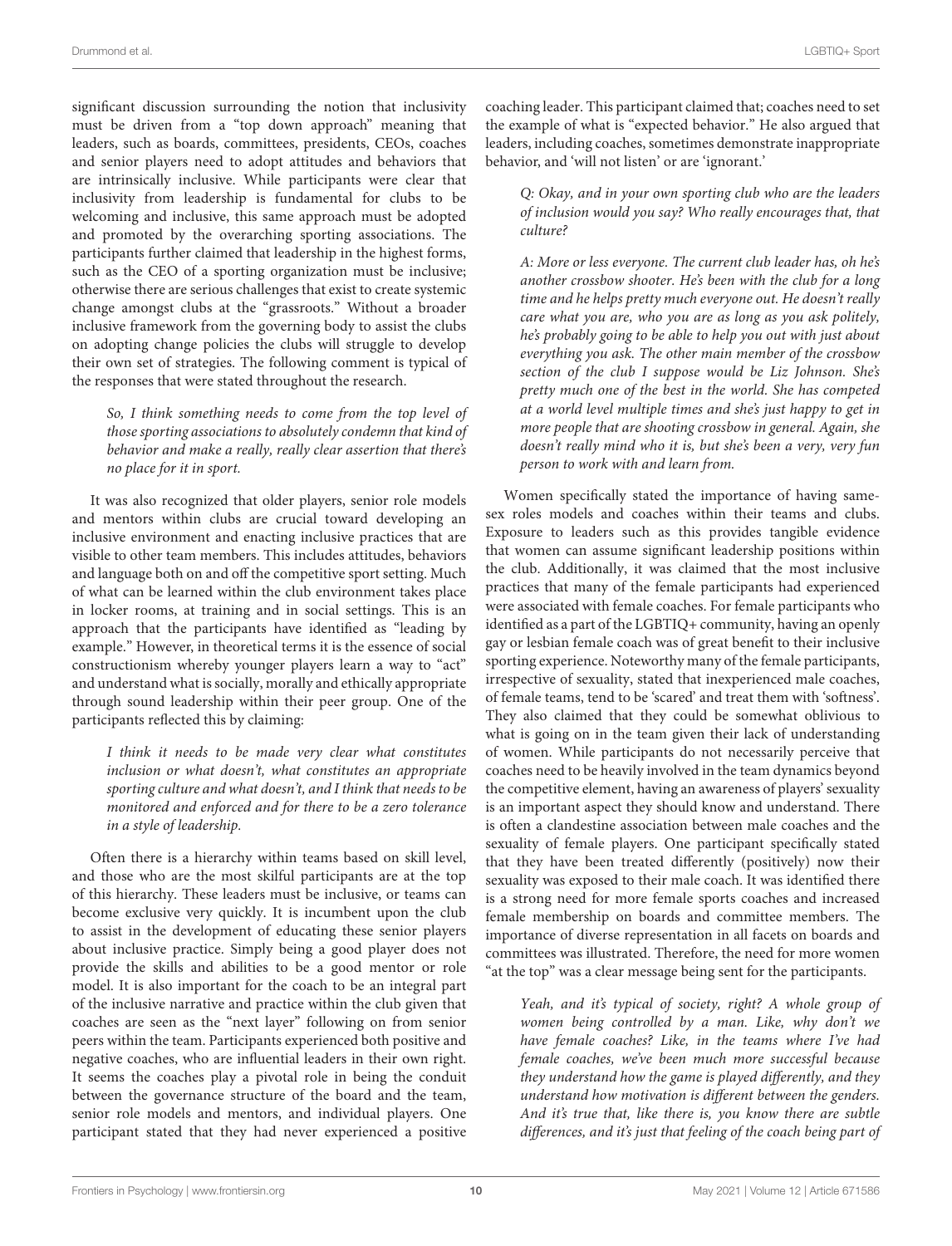the team. I've only ever experienced that with female coaches. With male coaches it always seems like there's something separate, and I guess that keys into like hiding the sexuality and stuff, they don't feel part of it, whereas with female coaches I haven't had that problem.

There was also little doubt from participants in voicing their opinion that some board members of sporting clubs and organizations need "to move on." These board members were often seen as older, white males, who are "stuck in their ways," thereby making change difficult to implement. They also suggested that without "moving on" many policies are often out-dated and not necessarily inclusive of diverse genders and sexualities.

I think there needs to be really clear policies around it. I think there needs to be really clear ramifications for violations of those policies. I think it needs to be made very clear what constitutes inclusion or what doesn't, what constitutes an appropriate sporting culture and what doesn't, and I think that needs to be monitored and enforced and for there to be a zero tolerance in a style of leadership.

#### Another participant claimed:

And it's usually dependant on the hierarchy of the association that you're with. If it tends to be a younger age bracket they will be more inclusive of everyone, if it tends to be the old guard still running the show, then they will put in the rules but they'll be out aside to hide In the corner sort of thing, and there is nothing that you're able to do until you can change the old guard. Your separate clubs will be able to fix it because they will tend to be the younger ones, but the overarching association will hide it away. So, it's probably what you classify as active discrimination, but it's by the old guard not by the young ones.

There was recognition by the participants that further education is required for boards, committee members and coaches regarding inclusivity to the LGBTIQ+ community and the use of appropriate language. The emerging sport of LARPing (Live Action Role Playing) was cited as good example of inclusive practice and policy development. It was claimed that policies and procedures were specific to gender, and sexuality diversity and a comprehensive member protection policy exists. There were several leaders, all of whom are inclusive, welcoming and communicate with participants. The board are regarded as friendly and welcoming, and there is a specific, trained, liaison officer to consult in times of concern. Additionally, a briefing on respectful behavior is conducted at the beginning of each event to remind players and spectators of the underpinning cultural values of the sport.

They just have a brief at the beginning of events where they're, no, don't be an idiot to people thing and make sure that you're not just, they just try and make sure that people have read the rules they've written thing, make, they've got it on their Facebook group. And it's, it's a thing when you sign the

membership form thing you have to say, I've read, I've read all of your terms and it's, it's in that so that's cool.

#### Policies

Policies are crucial pieces of legislation that can have an enormous influence on the culture of a club, team or organization. However, for many participants policies were somewhat non-existent or were merely a part of the burgeoning bureaucratic landscape. It seems that unless a participant was involved at the committee or board level of a club, then they were oblivious to many of the club's policies and procedures, specifically related to inclusion. However, some participants had a vague awareness that there would be something within their policies and procedures to ensure that discriminatory behavior would be dealt with in their club. They were unsure of the specifics and had little idea as to the ramifications in the event of discriminatory behavior taking place. As one participant stated:

#### The policy is pretty vague, but as a statement I don't think there's anything either way to say we're inclusive or we're not inclusive, it just is what it is.

There can be a discrepancy between policies and the behavior of the organization/club. Apart from unambiguously discriminatory legislation, participants stated that there were no explicit policies and procedures related to gender and sexuality. LARPing was the only sport that had gender and sexuality specific policies and procedures. A number of participants stated that there are no specific policies related to transgender people, which is clearly an area that requires further investigation. In the absence of policies, it was suggested that clubs might sometimes use the policies of bodies such as Sport Australia as encompassing "catch all" guidelines in the event of clubs being unsure as to what they need to include.

Policies and procedures are integral to creating a club that is welcoming and inclusive. They can also be educative on sporting participants' requirements. Overarching policies and procedures are required in order to eliminate the potential for discrimination to occur as well as provide procedural recourse in the event that incident does arise. Many of the participants in this research claimed that, in an ideal world, all members would need to be aware of club policies and procedures. Any discriminatory behavior, including the use of homophobic language should be sanctioned, with clear step-by-step processes, including those responsible for "ongoing follow up."

One of the policy issues that emerged within the research was that associated with transgender athletes. There was significant debate among the participants about rules, regulations and laws that are associated with transgender athletes and their sporting participation. It is clear that transgender people must deal with a range of issues beyond those of lesbian, gay and bisexual individuals and therefore, within a sporting context, a number of the participants identified that sporting clubs and organizations are "just not well set up to cater for transgender participants" within their club or organization. This includes infrastructure in terms of having adequate change room facilities to accommodate for a variety of sexualities, nor the education and training, which is critical in moving forward. For example, a swimming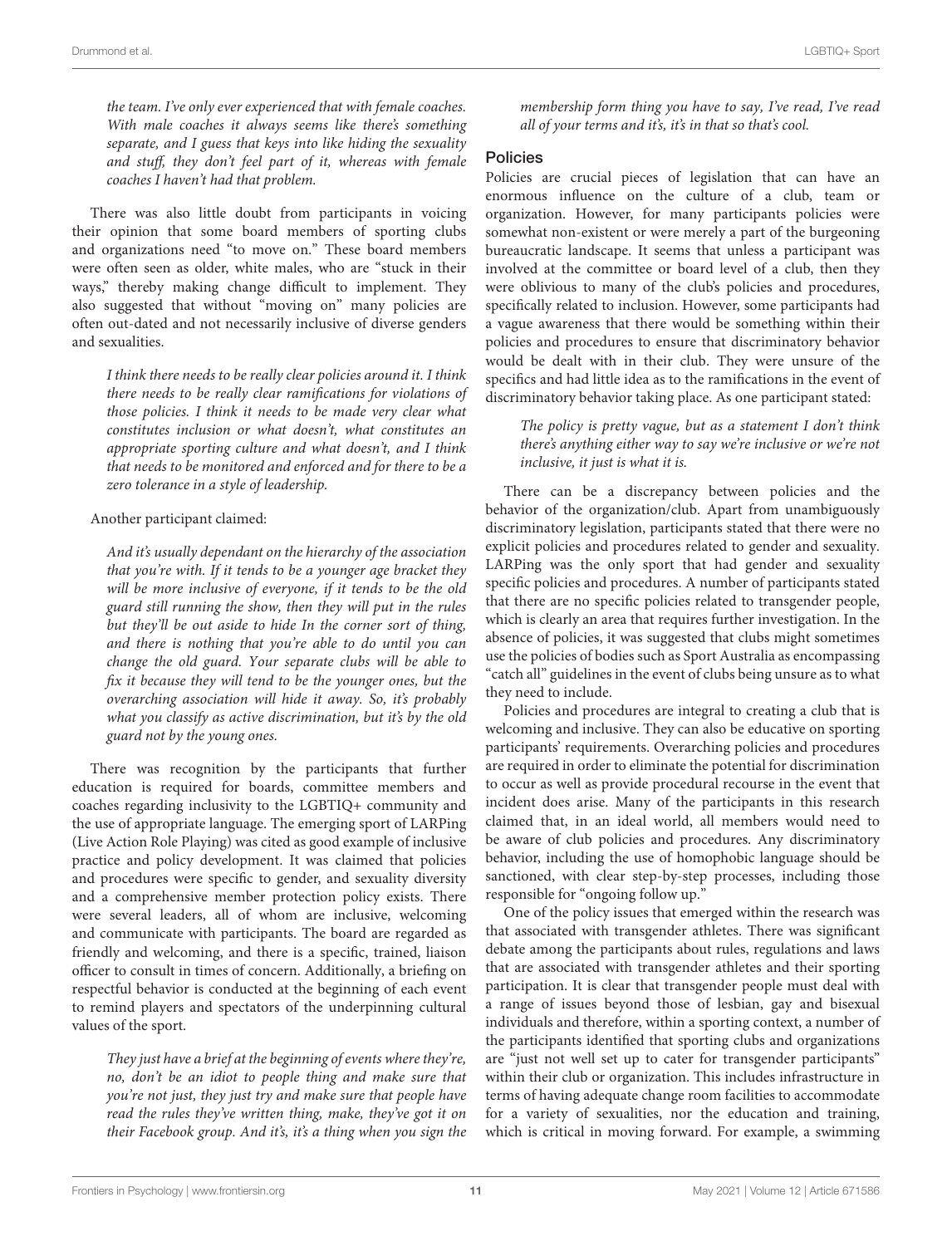coach stated that, "I don't feel we have the tools including education or expertise on how to help the sporting participants who may identify as transgender." While there was a discourse surrounding facilities, including change rooms, as mentioned, for transgender people, there was a perception of transphobia related to change-room access, which needed to be dealt with at the policy level.

A: Yeah, I mean policies and procedures – what do they do about somebody who comes and says they're transgender? – they understand that what the problem is which changing room do you go and get changed in. It's a really basic sort of problem to have clear guidelines about.. . . and understand what the issues are and the programs I guess.... and make sure they understand what they want to be called.

Arguably the major factor that needs to be taken into consideration with respect to transgender athletes within sporting clubs and organization is the lack of consultation that has occurred and the need to increase the level of awareness and education that surrounds this important aspect. According to participants the lack of education and development of policy is a significant area of concern that needs to be addressed immediately within the sporting landscape.

And one of the ones that kind of more difficult at the moment is the transgender policy, and I feel they kind of got left out a little bit, and you know, we talk about marriage equality and we didn't really talk about transgender. We didn't really give them a platform to talk about their level of discrimination, which I would imagine, because I'm not transgender I don't definitely know, but I would imagine it was much, much worse than the discrimination I've experienced. But so, I'm just not aware of any policies. And yeah, look there might be some policies, but I'm not aware of them. It's alright for the Office for Recreation and Sport, or other state bodies, to say you have to provide a welcoming environment and not be discriminatory against anybody, because that's the legislation, but for the people on the ground in club land and association land, what does that mean?, you know, and how do they do that, and how do they deal with their biases. So, no, I'm not aware of any legislation in South Australia.

## Environment, Resources and Facilities

A number of the participants identified the "environment" of the club as being important to the overall "feel" as to whether it was welcoming, inviting and inclusive. Environment can mean a variety of things to different people. It may include the physical, social or emotional space. Clearly a range of factors plays into the notion of environment. The creation of policies and procedures is one aspect of creating a positive social and emotional environment. However, the physical environment also needs to be taken into consideration. Some of the women mentioned the way in which the majority of sports are highly masculinised environments and seem to largely cater for males. Many examples were provided around masculinised spaces such as the weights rooms in gyms and fitness centers. This made a number of women, irrespective of sexuality, very uncomfortable. One woman stated she was "terrified" to enter the weights area of a gym for fear of the large muscular men "invading" the space.

Girls and women involved in this research identified that their needs including resources, training allocation, space and, at the elite level, pay disparity, are secondary to males. There were examples of male soccer coaches encroaching on females' soccer space at training thereby limiting the women to a smaller playing area. There were also claims of women having to use second hand equipment while males used the newly purchased items. Some participants stated that males simply had a greater a voice within sporting clubs, displaying a lack of respect for women in the club. This inequity does not inspire confidence in females participating in these sports. The comparison between resources to sports at a Government level was also provided, with claims that larger, more powerful, sports receive substantially more resources than niche sports, making it challenging for increased participation and retention in these sports.

Resources are required for clubs, leaders, specifically coaches, parents and members which detail evidence-based acceptable and unacceptable behaviors, language and examples of the way in which inclusive clubs appear. Easily accessible instructions and guidelines would assist clubs, especially since coaches are generally under-resourced already. Importantly this is not simply about women and the sporting environment in which they exist. Gay men involved in highly masculinised sports also struggle to come to terms with the traditional hegemonic masculine space created within these domains. While the statistics indicate there are no gay men involved in elite level football (all codes) in Australia there are likely to be gay men involved. Similarly, there are likely to be gay men involved in a variety of other traditional masculinised sports across all levels of sport in Australia. These environments make it incredibly difficult for men to divulge their sexuality to teammates for fear of reprisal and retribution. As a consequence of such retribution they may not feel like they want to play any longer. Therefore, in order to remain in the team is easier not to "come out" to teammates and simply play while masking one's sexuality.

# Theme: Intrinsic Inclusion

One of the dominant themes to emerge was that of intrinsic inclusion within the sporting and club environment. Using the term "intrinsic inclusion" means that the majority of the LGBTIQ+ participants in this research wanted to play their sport and not be recognized as a LGBTIQ+ individual playing sport. They simply wanted to be another team member. The following quote form a participant is representative of the claim that has just been made and is representative of numerous comments made by participants:

I guess, for me, because I was in the closet or kept it hidden for so long, for me it's, I guess I don't like to announce it and I don't like it in those sort of circles because I'm a really private person because of that, to me it's just, to me it's, to not talk about it and just, I don't know, accept people for who they are and not have to advertise it, not have to have, what would you call it, meetings or all these things about inclusion because then that's – that's what separates you, do you know what I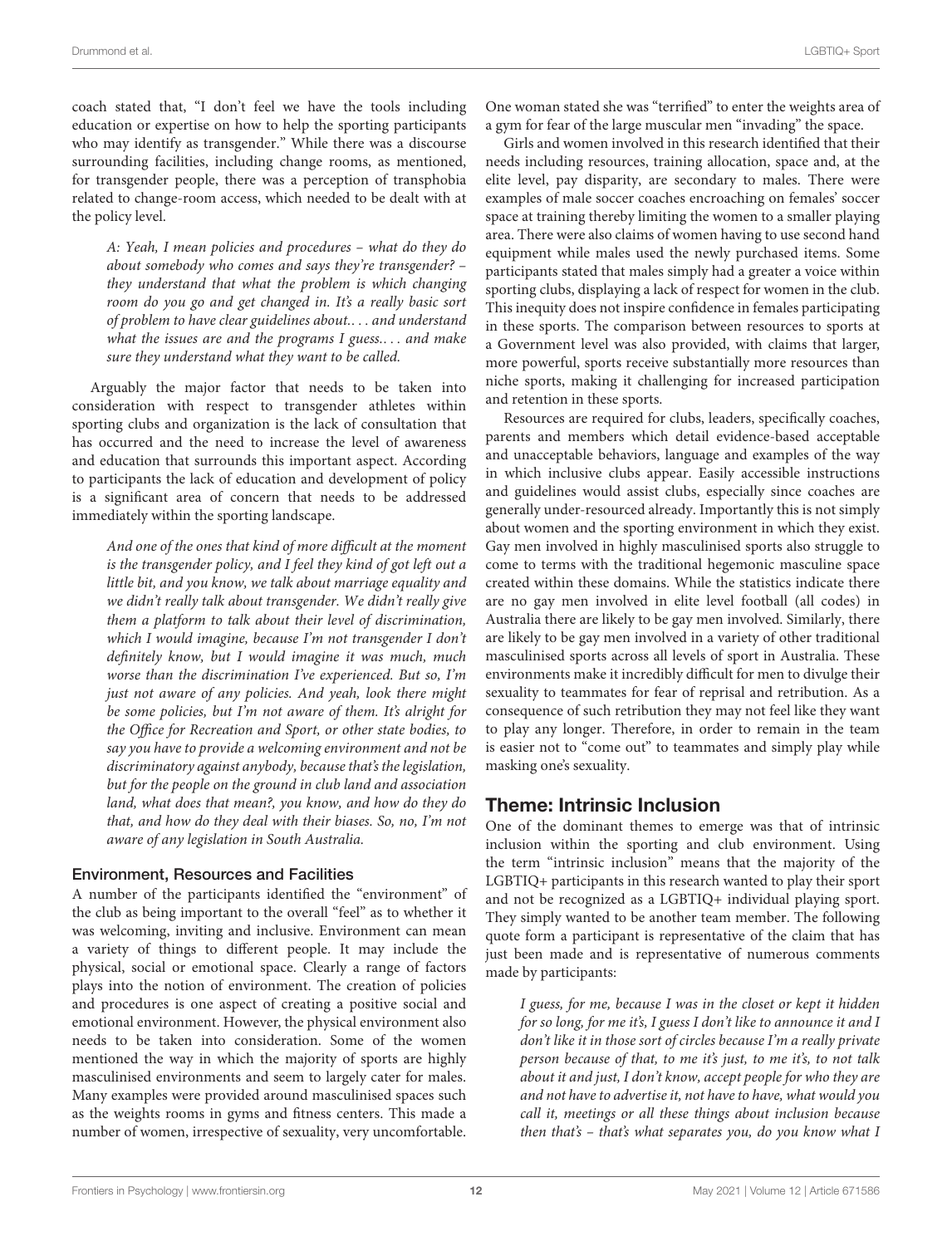mean? It's when you don't have to talk about it, but people just rock up to play.

Similarly, another man stated:

To me inclusion is we all just talk about each other and to each other and play the game and it really doesn't matter who you go home with at night, who you're living with or who you choose to love.

It was identified that individual sports appear to be far more "safer" for younger athletes who identify as LGBTIQ+. For example, swimming was seen by many as a sport that was inclusive of genders, sexualities and disabilities. The sport has a long history of inclusive practice and has an enormous presence within Australia as a leading sport underpinned by a significant national organization in Swimming Australia. It was claimed that, "swimming is more equal than lots of other sports. It's more female friendly as well." Participants also recognized individual athletes as having the opportunity to "mask" their sexuality in a far more controlled manner than in team sport environments. Further it was argued that team sports can often be quite "random" and those with louder voices and personalities can influence the overall environment irrespective of the policies and procedures that are put in place. However, where gay and lesbian women are concerned, there are certainly some sports, as identified earlier, that are more inclusive than others, such as soccer. The problem, however, is the public perception of such sports being emblematic of gay and lesbian women and therefore risk the potential of straight women gravitating away from the sport for of being label gay or lesbian.

Once again, irrespective of sexuality there are major hurdles for sport to develop inclusive practices and policies given the gender divide in which we exist. The historical, social and cultural barriers within sports mean that it will take time to create systemic change. This was noted by the participants within this research as one man claimed:

It's going to be a big task for inclusion, because you've got to get past the gendered side of things, so boys play footy and girls play netball or girls play netball, not boys. So, yeah, it's going to be a long road.

# **DISCUSSION**

As it has been identified throughout the data the paramount importance for policy and practice surrounding inclusivity where the engagement of the LGBTIQ+ community in sport is concerned. Both insiders (i.e., athletes, coaches board, and committee members etc.) and outsiders (observers) agree that this is crucial for change in this area. The problem is that clubs are struggling to create strategies with respect to the way in which they develop these policies and then implement the practices.

Many of the clubs are essentially run by volunteers often with little or no formal education, knowledge and understanding around issues associated with inclusivity where gender and sexual diversity is concerned. It is not uncommon for clubs to be almost 100% reliant on volunteers to keep the club functioning.

This includes coaching, committee membership, fund raising and transport to name few areas. These volunteers come from "all walks of life" and are more often than not related to one of the players whether those players are their son, daughter, partner, mother, father, brother or sister. These volunteers may not necessarily be academically educated or maintain a vast range of cultural understanding in relation to changing sociocultural ideologies where sexually and diversity is concerned. Some may be opposed to this ideology; others may be champions for the cause, while others simply may not care. However, this does not make them less valuable to the club, as most volunteers are doing what they perceive to be the best thing for the organization. Clearly education is the key, which is "easier said than done." The need to develop education tools is incumbent upon the governing bodies for the clubs to implement in the best way they see fit. How this is done is a significant question that requires further consultation. Another significant question is who pays for this education and when and how do the volunteers fit it in to their lives?

One of the other issues that can impact the development and implementation of policy and practice is the competing agendas that exist within a club. For example, a primary aim of the coach is to win games. While creating a club culture that positively values sexual diversity and inclusivity could be regarded as being important, it is generally secondary to winning as success is often seen to create a good culture. Coaches often use the mantra of "success breeds success" and "success creates a happy environment."While this is certainly possible it is not necessarily the case with respect to developing a long-term culture underpinned by sound values, principles and practices.

A similar claim can be made about boards and committees where winning and success is concerned. While the club and coach at the "grassroots" level may be seeking change and attempting to develop long-term ideological change the board and committee may be seeking immediate success based on a number of competing agendas. For example, the board may be attempting to appease sponsors by attaining success. It is not uncommon for sponsors to place a win/loss ratio clause on sponsorship deals together with potential for sponsorship extensions based on this ratio. Ultimately, the actions placed on attempting to win are often financially driven. Therefore, while the club may espouse the virtues of being inclusive and identify the importance of developing policy and practice in the area, short-term winning and immediate success can take precedence at the expense of this development.

As it has been identified throughout this paper a key component to inclusive policy and practice within sporting clubs and organizations is education. Irrespective of the sport, the sexual or gender diversity, the locality, or the level at which the sport is played (i.e., elite vs. community) education across all domains is paramount. Education from the "top down" is regarded as arguably the most considered and resourceful approach given that the head of the club or organization is providing an endorsement for education around these key issues to occur throughout the entire structure. Having a "champion of change" through education at the helm of the organization means there is a greater chance of systemic cultural change.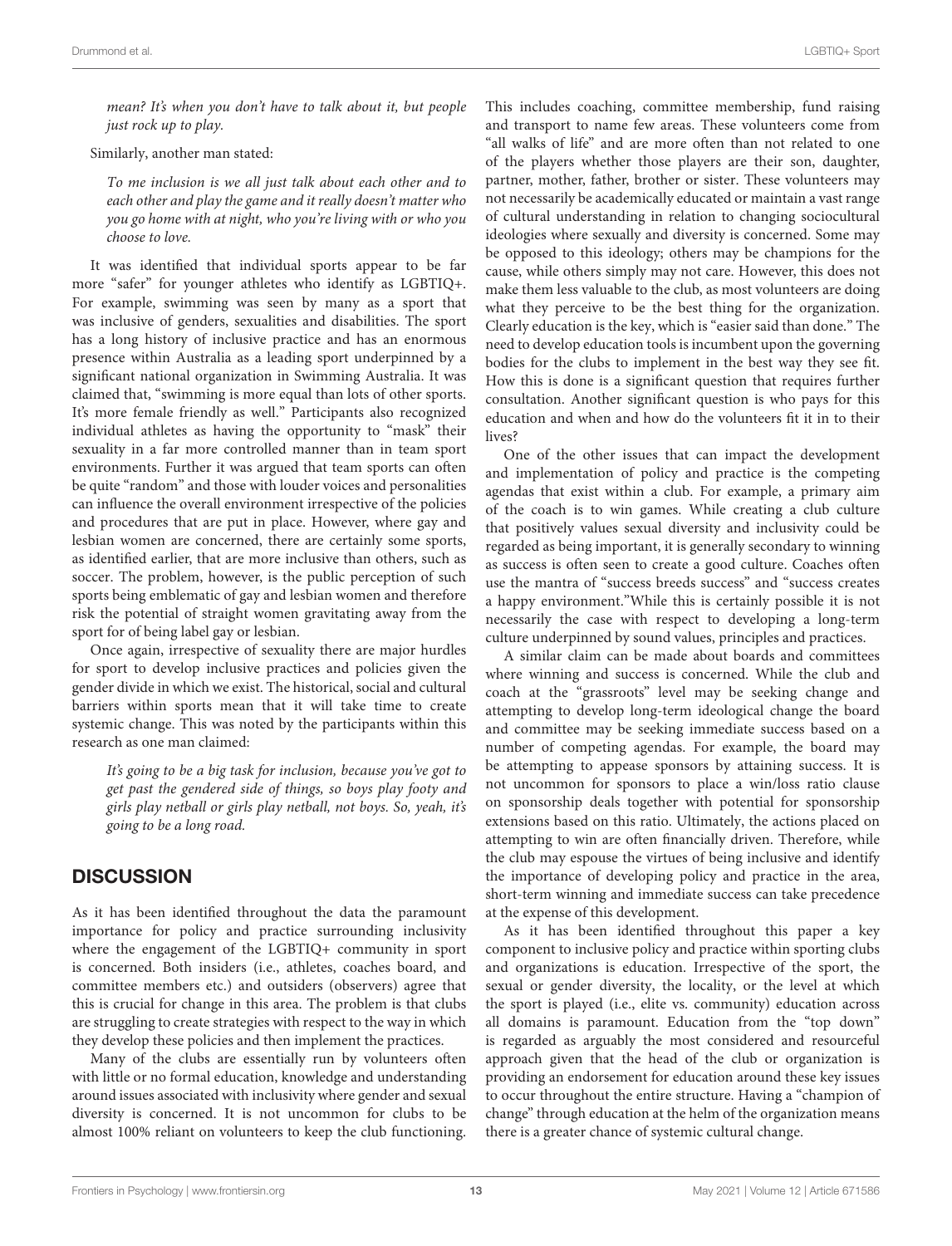The next level of change through education that is required must occur at the President/board/committee level. Endorsement and action through policy making is imperative at this level. It is where unity and solidarity are forged in order to provide a clear message with respect to what the club stands for. Once again, not all board and committee members may be well versed in matters pertaining to gender and sexual diversity and inclusivity within a sporting context. However, as a collective it will be incumbent upon this group to become educated in this area in order to create long-term change. This will need to be built into policy for future board and committee members as they change over time.

There are a range of coaches that exist within sporting clubs and organizations. Some are full-time paid coaches of elite and pre-elite squads and teams. Others are part-time coaches of emerging athletes while others are simply volunteers doing the best they can under the circumstances. Given that the coaches are at the "coal face" and in contact with the players and athletes the most they are likely to be the person responsible for delivering the inclusive message to players and being the "face" of the club to supporters and stakeholders, including the board and sponsors. Therefore, if inclusivity is to be adopted, maintained and perpetuated as part of a larger initiative, it is the coach that needs to be aware and selling the message to his or her athletes. Similar to committee members, some of the coaches that take on these roles have little or no education in the field of gender and sexual inclusivity. It is arguable that, it is up to the committee to provide the resources and support to enable education to occur.

Finally, the supporters of the team play a significant role in the culture of the club. Having educated supporters around the issues associated with gender and sexual diversity makes the environment of the team feel more inclusive, and there is potential for their attitudes, language and behavior to be a positive educative tool for opposition supporters as well. Supporter based education is more likely to emerge from the way in the coach; the team and the organization present a constant and consistent message around inclusivity at the expense of everything else. Changing a culture of a club takes time and the supporters need to be aware of the path in which the club is heading.

The issues surrounding inclusive practices among the LGBTIQ+ community and sport is incredibly convoluted,

## REFERENCES

- <span id="page-13-0"></span>Anderson, E. (2011). Updating the outcome: gay athletes, straight teams and coming out at the end of the decade. Gend. Soc. 25, 250–268. [doi: 10.1177/](https://doi.org/10.1177/0891243210396872) [0891243210396872](https://doi.org/10.1177/0891243210396872)
- <span id="page-13-6"></span>Anderson, E., and Bullingham, R. (2015). Openly lesbian team sport athletes in an era of decreasing homohysteria. Int. Rev. Sociol. Sport 50, 647–660. [doi:](https://doi.org/10.1177/1012690213490520) [10.1177/1012690213490520](https://doi.org/10.1177/1012690213490520)
- <span id="page-13-7"></span>Anderson, E., and McCormack, M. (2016). "The changing dynamics of bisexual men's lives: social research perspectives", in Focus on Sexuality Research, Switzerland: Springer International Publishing. [doi: 10.1007/978-3-319-29412-](https://doi.org/10.1007/978-3-319-29412-4) [4](https://doi.org/10.1007/978-3-319-29412-4)
- <span id="page-13-3"></span>Anderson, E., Magrath, R., and Bullingham, R. (2016). Out in Sport: the Experiences of Openly Gay and Lesbian Athletes in Competitive Sport, 1st Edn. Milton Park: Routledge.

confusing, challenging and dynamic. These are a just a few terms that can be used to describe the environment in which the LGBTIQ+ community exist with regards to sport, and seemingly within many other areas of life. The qualitative and quantitative data within this research has highlighted a number of issues that confront the LGBTIQ+ community where sport is concerned.

While the research data is rich and compelling, there was significant difficulty in attaining quantitative research responses in association with the online questionnaire. There could be a range of reasons for this given that increasingly diverse and marginalized groups are invited to complete questionnaires, which could be contributing to research burden. Conversely, the research team had a number of participants seeking to be involved in the qualitative component to allow their voices to be heard. This is a very important research outcome in itself. It is clear that members of the LGBTIQ+ community want their stories told and their voices to be heard in relation to sport.

# DATA AVAILABILITY STATEMENT

The raw data supporting the conclusions of this article will be made available by the authors, without undue reservation.

## ETHICS STATEMENT

The studies involving human participants were reviewed and approved by Flinders University Social and Behavioural Ethics Committee. The patients/participants provided their written informed consent to participate in this study.

# AUTHOR CONTRIBUTIONS

MD is the lead author and lead researcher. SE and CD assisted in qualitative research. IP and LL assisted with the statistics which underpin this research. NB collected the data. All authors contributed to the article and approved the submitted version.

- <span id="page-13-1"></span>Anderson, E., McCormack, M., and Lee, H. (2012). Male team sport hazing initiations in a culture of decreasing homohysteria. J. Adolesc. Res. 27, 427–448. [doi: 10.1177/0743558411412957](https://doi.org/10.1177/0743558411412957)
- <span id="page-13-5"></span>Baiocco, R., Pistella, J., Salvati, M., Ioverno, S., and Lucidi, F. (2019). Sexual prejudice in sport scale: a new measure. J. Homosexuality 67, 489–512. [doi:](https://doi.org/10.1080/00918369.2018.1547560) [10.1080/00918369.2018.1547560](https://doi.org/10.1080/00918369.2018.1547560)
- <span id="page-13-8"></span>Barber, H., and Krane, V. (2007). Creating a positive climate for lesbian, gay, bisexual, and transgender youths. J. Phys. Educ. Recreat. Dance 78, 6–52. [doi:](https://doi.org/10.1080/07303084.2007.10598047) [10.1080/07303084.2007.10598047](https://doi.org/10.1080/07303084.2007.10598047)
- <span id="page-13-4"></span>Billings, A. C., Moscowitz, L. M., Rae, C., and Brown, N. (2015). The art of coming out: traditional and social media frames surrounding the NBA's Jason Collins. Journal. Mass Commun. Q. 92, 142–160. [doi: 10.1177/1077699014560516](https://doi.org/10.1177/1077699014560516)
- <span id="page-13-2"></span>Channon, A., and Matthews, C. R. (2015). "It is what it is": masculinity, homosexuality, and inclusive discourse in mixed martial arts. J. Homosex. 62, 1–21.